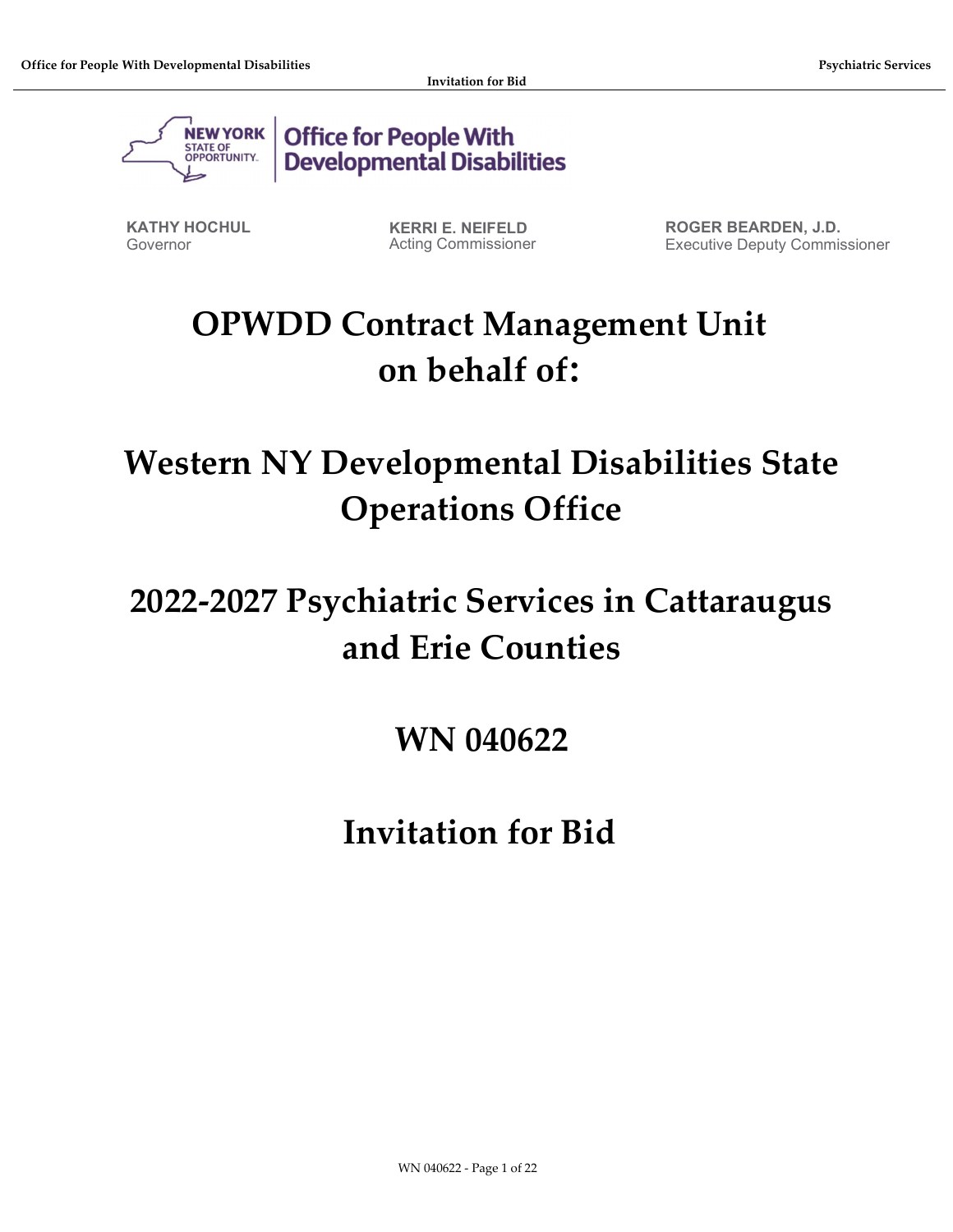#### BID CONTENTS

| 1.                       | <b>INTRODUCTION</b><br>$\overline{\mathbf{3}}$                                                                              |                            |  |  |  |
|--------------------------|-----------------------------------------------------------------------------------------------------------------------------|----------------------------|--|--|--|
| 2.                       | DESIGNATED CONTACT PERSON(S) FOR INQUIRIES & SUBMISSION 3                                                                   |                            |  |  |  |
| 3.                       |                                                                                                                             |                            |  |  |  |
| 4.                       | OBJECTIVE OF THIS IFB                                                                                                       | $\overline{\phantom{a}}$   |  |  |  |
| 5.                       |                                                                                                                             |                            |  |  |  |
| 6.                       | SITE INSPECTIONS ______________                                                                                             | $\overline{4}$             |  |  |  |
| 7.                       |                                                                                                                             |                            |  |  |  |
| 8.                       | <b>TERM OF THE CONTRACT SERVICE SERVICE SERVICE SERVICE SERVICE SERVICE SERVICE SERVICE SERVICE SERVICE SERVICE S</b>       | $\overline{4}$             |  |  |  |
| 9.                       | <b>PAYMENT</b>                                                                                                              | $\overline{4}$             |  |  |  |
| 10.                      |                                                                                                                             | $\overline{4}$             |  |  |  |
| 11.                      |                                                                                                                             |                            |  |  |  |
| 12.                      |                                                                                                                             | 5                          |  |  |  |
|                          | <b>INSURANCE</b>                                                                                                            |                            |  |  |  |
| 13.                      |                                                                                                                             |                            |  |  |  |
| A.                       | <b>SUBMISSION REQUIREMENTS</b>                                                                                              | $\overline{\phantom{a}}$ 6 |  |  |  |
| В.                       |                                                                                                                             | - 6                        |  |  |  |
| C.                       | <b>LATE BIDS</b>                                                                                                            |                            |  |  |  |
| 14.                      | PROCUREMENT INFORMATION, MANDATORY REQUIREMENTS                                                                             | $\overline{7}$             |  |  |  |
| А.                       |                                                                                                                             |                            |  |  |  |
| <b>B.</b><br>C.          | <b>OPWDD RIGHTS CONSERVERS</b>                                                                                              | $^{\circ}$ 8               |  |  |  |
| D.                       |                                                                                                                             | $\mathbf{q}$               |  |  |  |
| Е.                       | <b>CONTENT OF PROPOSALS</b>                                                                                                 | $\overline{9}$             |  |  |  |
| F.                       |                                                                                                                             |                            |  |  |  |
| G.                       |                                                                                                                             | $\overline{9}$             |  |  |  |
| Н.                       | PUBLIC INFORMATION REQUIREMENTS / CONFIDENTIALITY / PUBLICATION RIGHTS <b>FOR A SET ASSESS</b>                              |                            |  |  |  |
| I.                       |                                                                                                                             | 11                         |  |  |  |
| J.                       |                                                                                                                             | 12                         |  |  |  |
| К.                       | PUBLIC OFFICER'S LAW REQUIREMENTS                                                                                           | <b>12</b>                  |  |  |  |
| L.                       |                                                                                                                             | 12                         |  |  |  |
| М.                       |                                                                                                                             | 13                         |  |  |  |
| N.                       | VENDOR RESPONSIBILITY QUESTIONNAIRE                                                                                         | 13                         |  |  |  |
| О.                       | HEALTH INFORMATION PORTABILITY AND ACCOUNTABILITY ACT (HIPAA)                                                               | 13                         |  |  |  |
| Р.                       |                                                                                                                             | <b>13</b>                  |  |  |  |
| О.                       | NYS INFORMATION SECURITY BREACH AND NOTIFICATION ACT (NYS TECHNOLOGY LAW, § 208) _____________________________              | <b>13</b>                  |  |  |  |
| R.                       | NONDISCRIMINATION IN EMPLOYMENT IN NORTHERN IRELAND: MACBRIDE FAIR EMPLOYMENT PRINCIPLES____________________________14      |                            |  |  |  |
| S.                       | BIDDER'S CERTIFICATION OF COMPLIANCE WITH STATE FINANCE LAW § 139-K (5)                                                     | $\frac{1}{4}$              |  |  |  |
| T.                       | BIDDER'S AFFIRMATION OF UNDERSTANDING AND AGREEMENT PURSUANT TO STATE FINANCE LAW § 139-J (3) AND § 139-J (6)(B)            | <b>14</b>                  |  |  |  |
| U.                       |                                                                                                                             | 15                         |  |  |  |
| V.                       | NON-COLLUSIVE BIDDING CERTIFICATION                                                                                         | <b>15</b>                  |  |  |  |
| W.                       |                                                                                                                             |                            |  |  |  |
| X.                       |                                                                                                                             | - 16                       |  |  |  |
| 15.                      |                                                                                                                             | 17                         |  |  |  |
| 16.                      | CONSULTANT DISCLOSURE                                                                                                       | - 17                       |  |  |  |
| 17.                      |                                                                                                                             | 17                         |  |  |  |
| <b>18</b>                |                                                                                                                             |                            |  |  |  |
|                          | <b>COST PROPOSAL FORM EXAMPLE THE SERVICE SERVICE SERVICE SERVICE SERVICE SERVICE SERVICE SERVICE SERVICE SERVICE</b><br>21 |                            |  |  |  |
| <b>NO-BID FORM</b><br>22 |                                                                                                                             |                            |  |  |  |

#### ADDITIONAL REQUIRED FORMS (MUST BE SUBMITTED WITH BID OR WITHIN 3 BUSINESS DAYS OF REQUEST BY OPWDD. FAILURE TO SUBMIT THESE FORMS WILL RESULT IN BID DISQUALIFICATION):

ATTACHMENT 1: References ATTACHMENT 2: Vendor Responsibility Questionnaire

#### REFERENCE MATERIAL

Contract Template with Appendix A & Supplement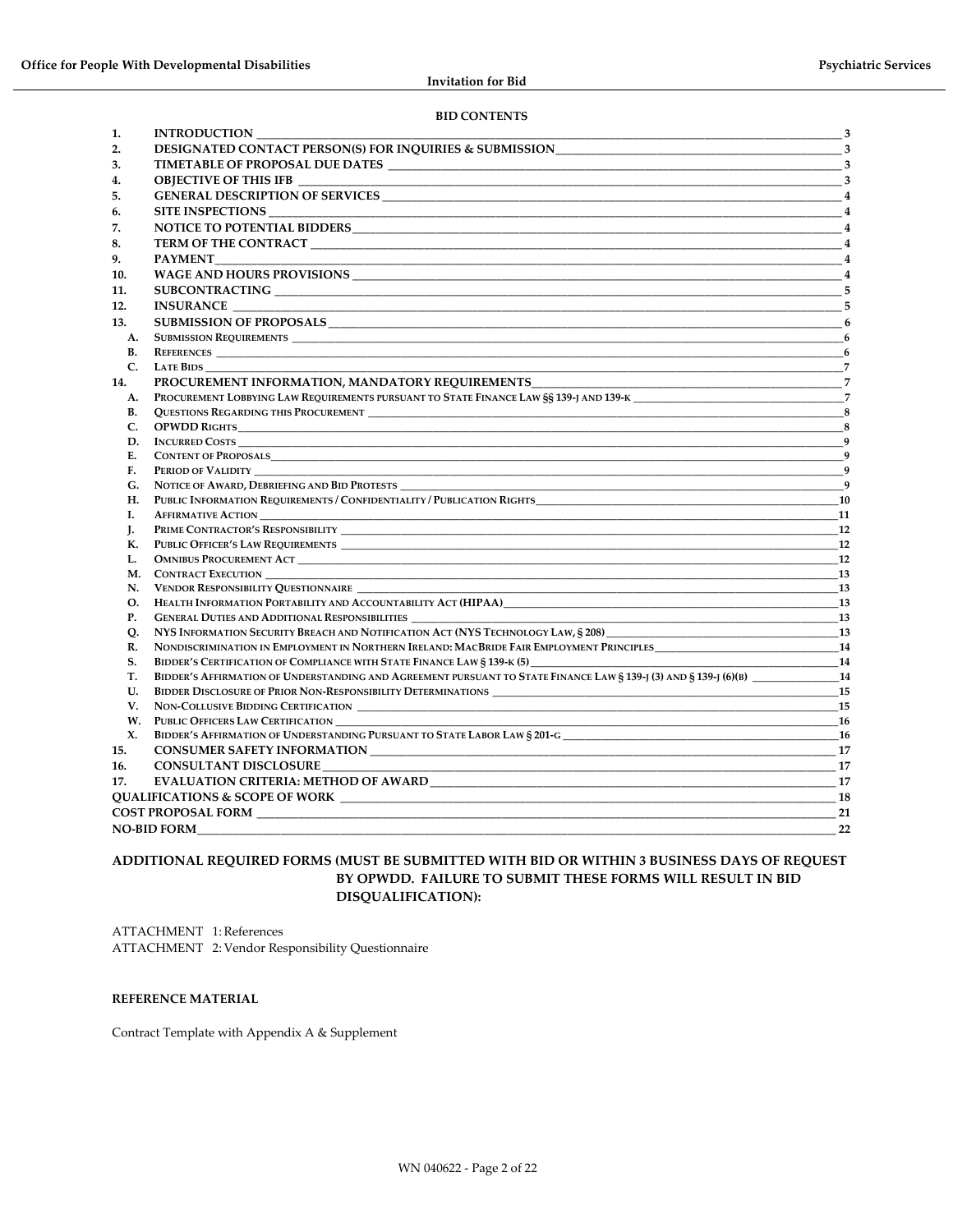# 1. Introduction

The New York State Office for People with Developmental Disabilities (hereinafter "OPWDD") has the authority to provide care, treatment, rehabilitation, education, training and support services to developmentally disabled persons. OPWDD is also empowered to take all actions necessary, desirable, and proper to carry out its purposes and objectives within budgetary amounts made available by appropriations. Western NY Developmental Disabilities State Operations Office (hereinafter "OPWDD") is an agency of OPWDD serving Allegany, Cattaraugus, Chautauqua, Erie, Genesee, Niagara, and Orleans Counties.

OPWDD contracts with numerous organizations to provide these required services and other physical benefits. Such contracts may be with not-for-profit or for-profit organizations as well as with other governmental organizations.

# 2. Designated Contact Person(s) For Inquiries & Submission

Shannon Collings, CMS 2 for Christopher Davis, CMS 2 OPWDD Contract Management Unit 26 Center Circle Wassaic, New York 12592-2637 Phone: 845-877-6821 x3281 Fax: 845-877-3004 eny.nyc.li.contracthub@opwdd.ny.gov

# 3. Timetable of Proposal Due Dates

| Final Date for Receipt of Questions     | 09 March 2022      |
|-----------------------------------------|--------------------|
| Official Responses to Questions By      | 25 March 2022      |
| Proposal Due Date - Bid Opening*        | 06 April 2022, 3PM |
| Evaluation & Selection                  | 13 April 2022      |
| Notification of Awards                  | 13 April 2022      |
| Contract start date (subject to change) | 01 June 2022       |

IFB Release Date 23 February 2022

\*Bid Opening to be via Web Ex, not in person. Please see page 6, Section 13.A. (4) for details

# OPWDD has sole discretion to change the above dates

# 4. Objective of this IFB

The purpose of this IFB is to contract with responsive and responsible vendors interested in performing the tasks and services described within the section of this IFB identified as "Qualifications & Scope of Work."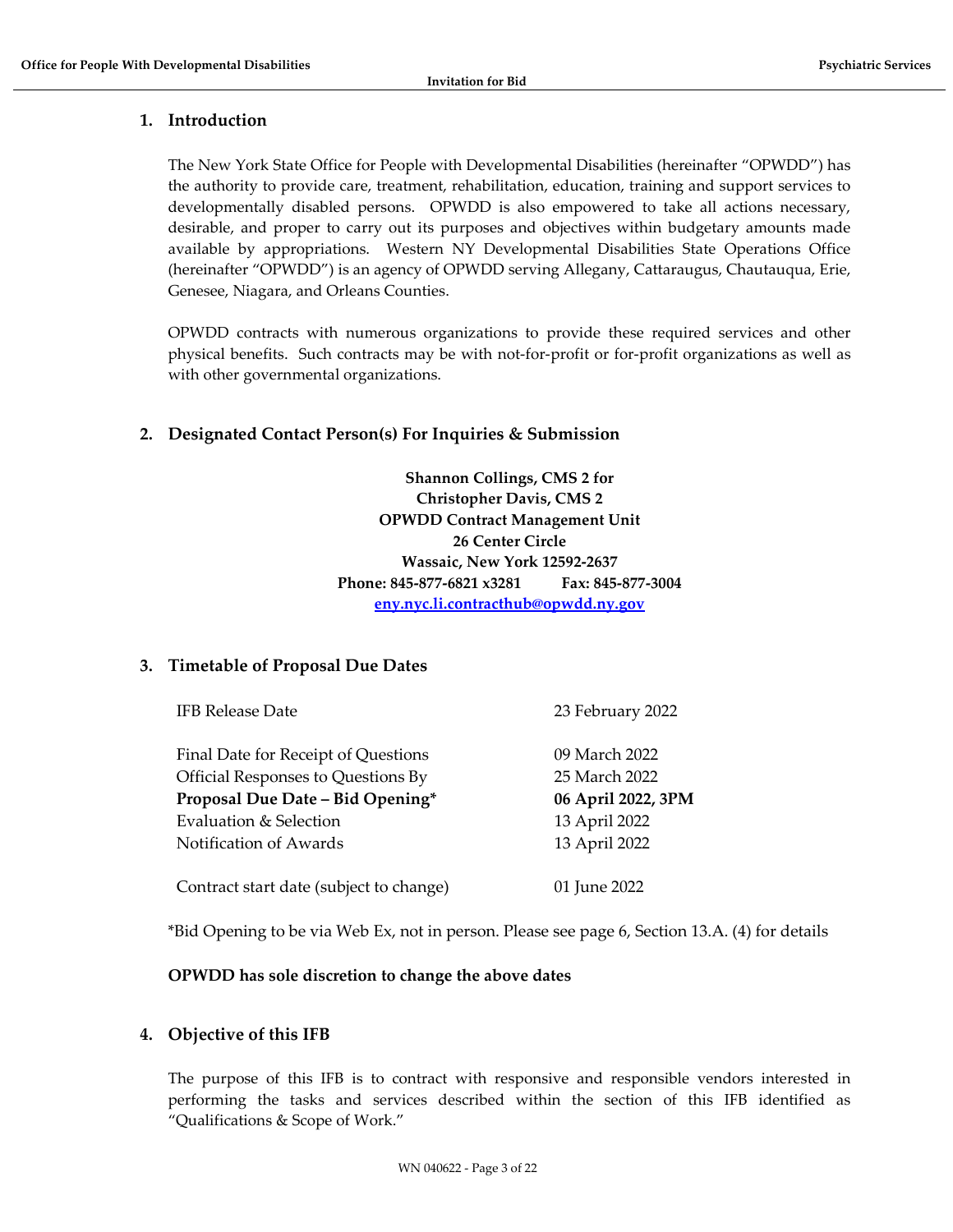# 5. General Description of Services

This IFB is for interested bidders to submit a bid for Psychiatric Services for OPWDD sites, according to the specifications, terms and conditions as enumerated in "Scope of Work" of this IFB.

# 6. Site Inspections

It is the Bidders obligation to visit any and all sites they wish to bid on. OPWDD will make no allowance or concession to the Bidder for any alleged misunderstanding or deception because of quality, character, location, or other conditions. It is the responsibility of the bidder to know the site(s) requirements based upon the service being requested.

# 7. Notice to Potential Bidders

Receipt of these bid documents does not indicate OPWDD has pre-determined any vendor qualifications to receive a contract award. Such determination will be made after the bid opening and will be based upon an evaluation of all bid submissions and compared to the specific requirements and qualifications contained in these bid documents.

# 8. Term of the Contract

The term of this contract will be defined in the Contract Agreement, but is anticipated to be a five year contract, unless an amendment is mutually agreed upon by both parties and approved by the Office of the State Comptroller (OSC).

# 9. Payment

Prices are to remain constant for the initial year of the contract. Approaching every contract anniversary date, the Contractor may request, or OPWDD give notice of, an annual price adjustment for the subsequent year. The request or notice must be submitted in writing between 30 days and 60 days prior to the contract anniversary date. OPWDD has the sole discretion in determining the rate to be approved. The adjustment shall be based upon the most recently available, "CPI-U", not seasonally adjusted, Northeast Region, all items, with the adjustment calculated on a 12-month percent change based on the month 60 days prior to the contract anniversary. Any price adjustment shall not exceed 3.0% per annum.

# 10. Wage and Hours Provisions

If this is a public work contract covered by Article 8 of the Labor Law or a building service contract covered by Article 9 thereof, neither Contractor's employees nor the employees of its subcontractors may be required or permitted to work more than the number of hours or days stated in said statutes, except as otherwise provided in the Labor Law and as set forth in prevailing wage and supplement schedules issued by the State Labor Department.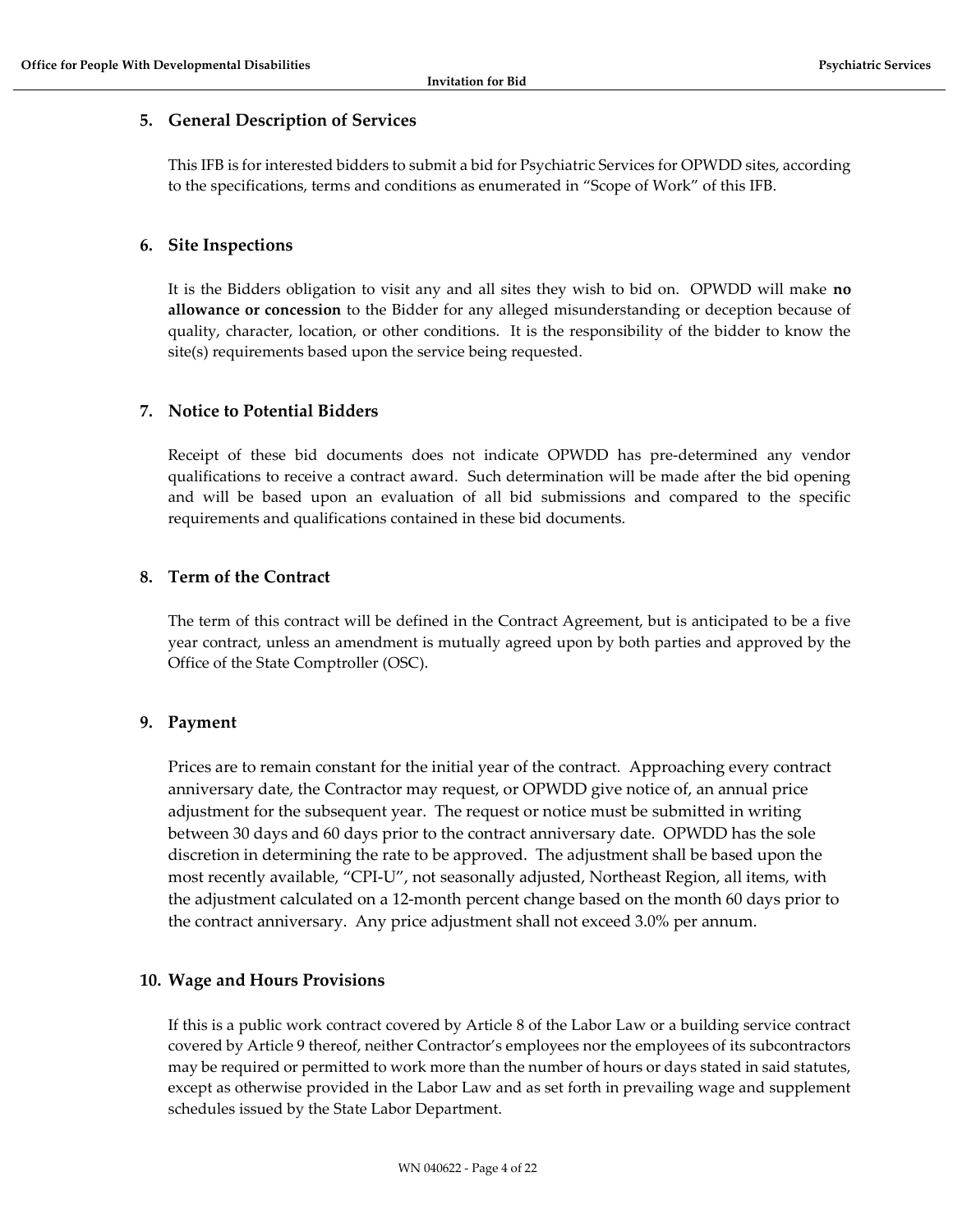Pursuant to § 9 (A), Contractor and its subcontractors must pay at least the prevailing wage rate and pay or provide the prevailing supplements, including the premium rates for overtime pay, as determined by the State Labor Department in accordance with the Labor Law.

Pursuant to § 9 (A), Contractor and its subcontractors must provide OPWDD with a certified payroll when submitting an invoice for payment.

# 11. Subcontracting

No Subcontracting of services is allowed with this IFB without written permission of OPWDD. For further information, please see section 14 J.

# 12. Insurance

The Contractor agrees that without expense to the State, insurance will be maintained during the period of the proposal and contract, insurance of the kinds and in the amounts indicated, with insurance companies authorized to do such business in the State of New York, covering all operations under this proposal and contract.

- A. The Contractor shall furnish to OPWDD a Certificate or Certificates in a form satisfactory to the Agency, showing compliance with the requirements of this section. The State of New York Office for People with Developmental Disability will be expressly named as additional insured on each policy in accordance with above. Certificates of insurance should be forwarded to the OPWDD with the signed agreement and thereafter annually on the contract anniversary date. Certificates shall state the policies shall not be changed or cancelled until 30 days written notice has been given to OPWDD. Required insurances are:
	- (1) A policy covering the obligations of the successful bidder in accordance with the Workers' Compensation Law. The contract shall be void and of no effect unless the successful bidder procures such policy and maintains it during the period of the contract. The Workers Compensation Board website can be found here: www.wcb.ny.gov/
	- (2) Policies covering bodily injury, liability and property damage of the types hereinafter specified, each with limits of liability not less than \$1,000,000.00 for all damages arising out of bodily injury, including death at any time resulting there from, sustained by one person in any one accident, and subject to that limit for that person, and not less than \$2,000,000.00 for all damages arising out of bodily injury, including death at any time resulting there from, sustained by two or more persons in any accident and not less than \$2,000,000.00 for all damages arising out of injury or destruction of property.
		- a. Contractor's liability insurance issued to and covering the liability of the successful bidder with respect to all work performed by them under the proposal and the contract.
		- b. Protective liability insurance issued to and covering the liability of the people of the State of New York with respect to all operations under this proposal and the contract, by the successful bidder, including omissions and supervisory acts of the State.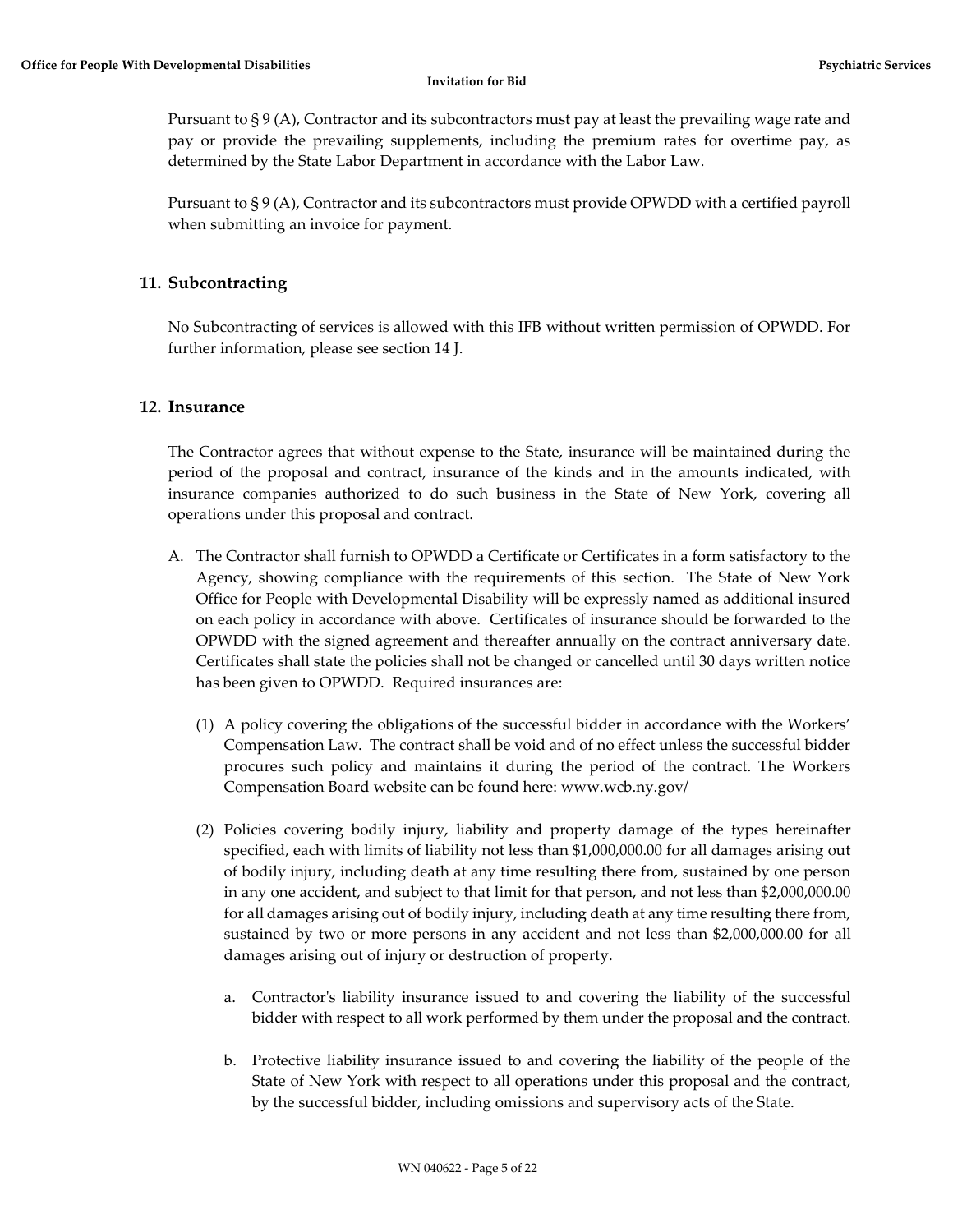# 13. Submission of Proposals

#### A. Submission Requirements

One (1) original Bidder Cost Proposal Form is required to submit a bid. All proposals in response to this IFB must be received by OPWDD no later than the proposal due date and time.

One (1) original of each additional required form, as listed on page 2 (References and Vendor Responsibility Questionnaire), must be received either by the proposal due date or within 3 business days of request by OPWDD. It is strongly recommended that these additional forms are submitted by the proposal due date. Failure to submit the forms as specified above will result in the bid being disqualified.

- (1) Overnight delivery can take a minimum of two (2) business days to be received by OPWDD. Bidders mailing their responses must allow sufficient mail delivery time to ensure receipt of their proposals by the Bid Opening Date listed on the cover page. Do not depend upon an expedited, "early AM," or similar delivery service to timely deliver to OPWDD.
- (2) All proposals should be submitted in a sealed envelope with *the following information* clearly displayed on the exterior of the packaging: Bidder's name and address; "Sealed Bid" with the IFB title; Proposal Due Date
- (3) Proposals should be mailed or hand delivered to the following address:

#### OPWDD

Contract Management Unit – IFB: WN 040622 C/O Shannon L. Collings, CMS2 26 Center Circle, Building 58, Service Building Wassaic, New York, 12592-2637

(4) Bid Opening will be done via Web Ex following standard formal bid opening procedures. If bidders wish to "attend", they may do so on April 06, 2022, by joining via the following link or dial in procedure:

Join from the meeting link:

https://meetny.webex.com/meetny/j.php?MTID=m877c1ef04798a9d33c8b65cef673c692 Join by meeting number: Dial: 1-518-549-0500 Meeting number (access code): 1619 58 4628

Meeting password: WN030222

All proposals and accompanying documentation become the property of OPWDD and ordinarily will not be returned.

B. References

Each Treatment Provider must submit at least three (3) work references that will verify that the Treatment Provider has at least three (3) years of relevant experience to complete the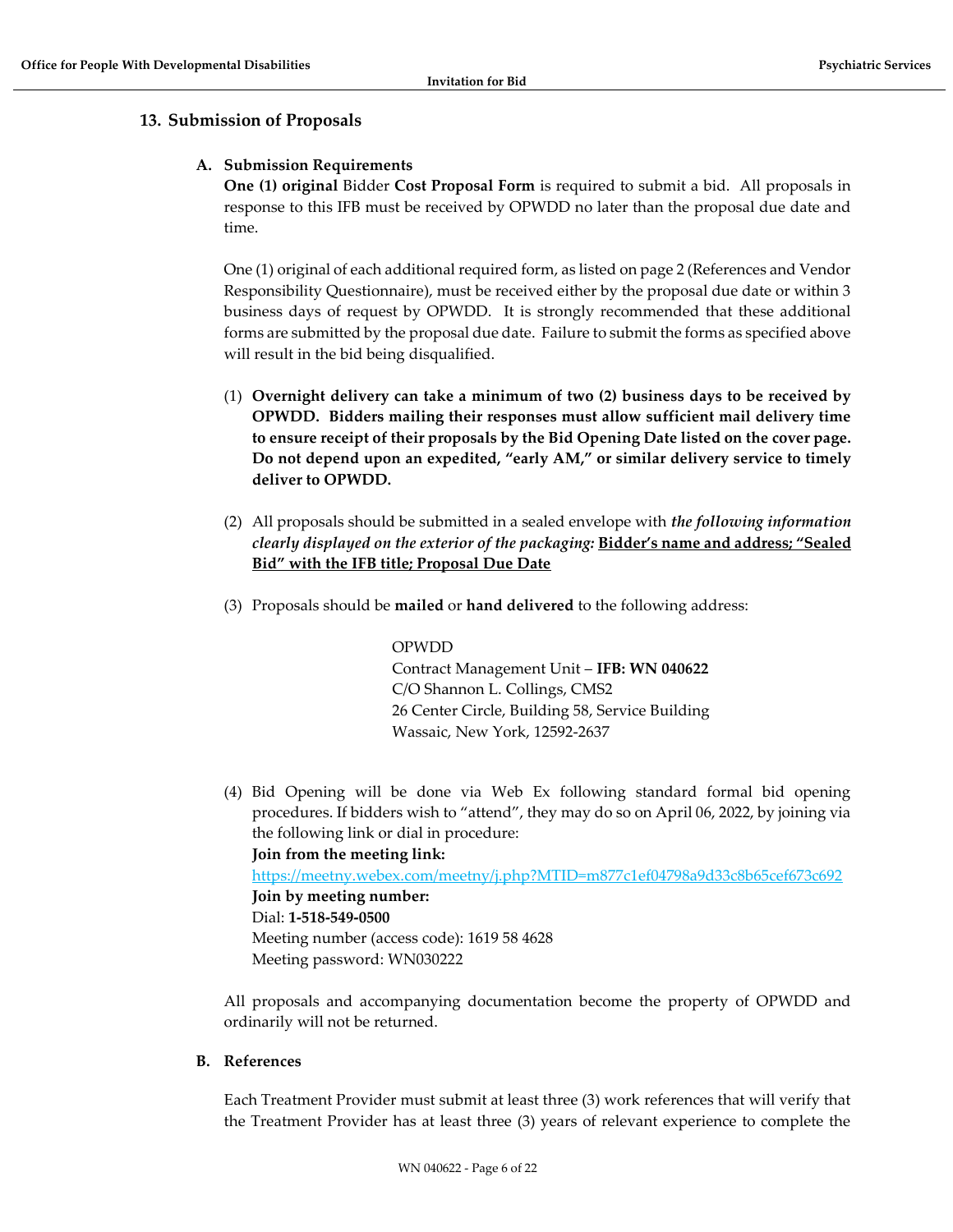work as listed in Qualifications and Scope of Work. Experience can include that which was completed within a practice, provided the Treatment Provider was qualified and licensed at the time.

### C. Late Bids

Any Bid received at the specified location after the time specified will be considered a late Bid. A late Bid shall not be considered for award unless: (i) no timely Bids meeting the requirements of the Bid Documents are received or, (ii) in the case of a multiple award, an insufficient number of timely Bids were received to satisfy the multiple award; and acceptance of the late Bid is in the best interests of the Authorized Users. Delays in United States mail deliveries or any other means of transmittal, including couriers or agents of the Authorized User shall not excuse late Bid submissions. Similar types of delays, including but not limited to, bad weather or security procedures for parking and building admittance shall not excuse late Bid submissions. Determinations relative to Bid timeliness shall be at the sole discretion of OPWDD. No late proposals will be considered if the delay in submission results from the fault of the bidder or from any factor within the direct or indirect control of the bidder.

# 14. Procurement Information, Mandatory Requirements

A. Procurement Lobbying Law Requirements pursuant to State Finance Law §§ 139-j and 139-k

Effective January 1, 2006: Pursuant to State Finance Law §§ 139-j and 139-k, this solicitation includes and imposes certain restrictions on communications between OPWDD and Bidder during the procurement process. A Bidder is restricted from making contact from the earliest Notice of Intent to Solicit Offers through final award and approval of the Procurement Contract by OPWDD and, if applicable, the Office of the State Comptroller (OSC), to other than designated staff unless it is a contact that is included among certain statutory exceptions set forth in State Finance Law § 129-j (3)(a). Designated staff, as of the date hereof, is (are) identified in this solicitation.

The designated contact person is Christopher Davis, CMS 2, christopher.m.davis@opwdd.ny.gov. The Restricted Period for this procurement begins with the date of the advertisement in the NYS Contract Reporter and will end when the NYS Office of the State Comptroller has approved the contract. All contact during the Restricted Period regarding this procurement must be made with the OPWDD designated contact person.

OPWDD employees are also required to obtain certain information when contacted during the restricted period and make a determination of the responsibility of the Bidder pursuant to these two statutes. Certain findings of non-responsibility can result in rejection for contract award. In the event of two findings within a four-year period, the Bidder is debarred from obtaining governmental Procurement Contracts. Bidders will be informed in writing of any preliminary OPWDD finding of non-responsibility and will be afforded administrative due process prior to a final determination being made.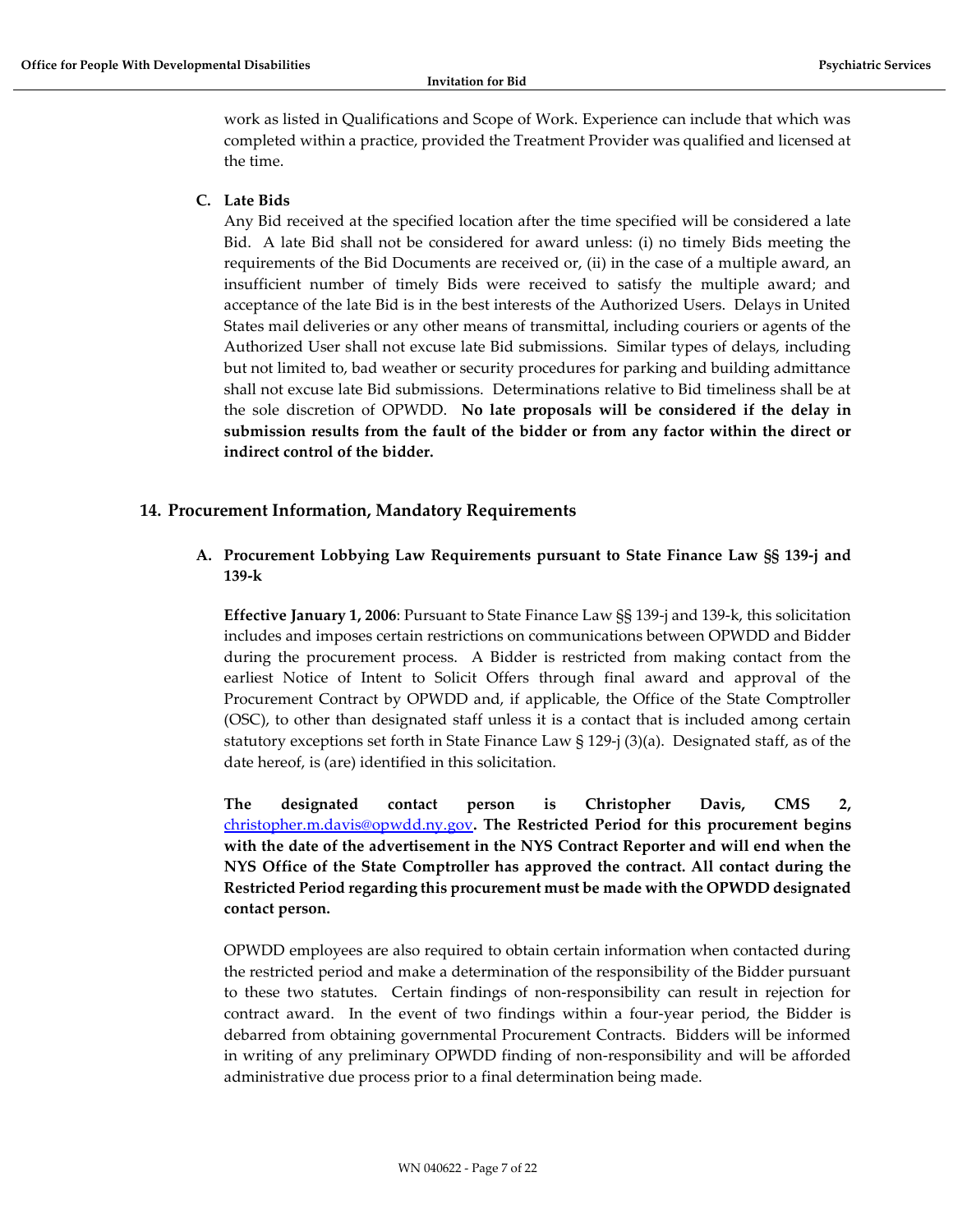### B. Questions Regarding this Procurement

All questions regarding this procurement must be submitted in writing, by fax, mail, or email to the contact person listed in Section 2, 'Designated Contact Person(s) For Inquiries & Submissions' of this solicitation. Questions that are emailed must be submitted via email address to eny.nyc.li.contracthub@opwdd.ny.gov, and should reference the IFB title name and number in the subject line of the email.

OPWDD will post official answers to the questions to the Contract Reporter and the OPWDD website by the date indicated in Section 3, 'Timetable of Proposal Due Date'.

If a bidder discovers a possible error in this IFB, immediately notify the contact person indicated in **Section 2 'Designated Contact Person(s) for Inquiries & Submissions'**, of such error and request clarification, correction or modification to this document via email address eny.nyc.li.contracthub@opwdd.ny.gov. All inquiries concerning corrections must reference the IFB title and number in the subject line of the email, and cite the particular bid section and paragraph number in the body of the email. Prospective Bidders should note that any such notice must be given, and all clarification and exceptions including those relating to the term and conditions are to be resolved prior to the proposal submission deadline. If there is a substantial error, the entire bidders list will be notified and the IFB change will be posted on the Contract Reporter, as well as e-mail replies to all bidders. OPWDD shall make IFB modifications, provided that such modification would not materially benefit or disadvantage any particular bidder.

# C. OPWDD Rights

- (1) OPWDD reserves the right to use any and all ideas presented in any response to the IFB. Selection or rejection of any proposal does not affect this right. OPWDD shall also have unlimited rights to disclose or duplicate, for any purpose whatsoever, all information or other work product developed, derived, documented or furnished by the Bidder under any agreement resulting from this IFB.
- (2) In the event of contract award, all documentation produced as part of the contract will become the exclusive property of OPWDD. OPWDD reserves a royalty free, nonexclusive, and irrevocable license to reproduce, publish, or otherwise use such documentation and to authorize others to do so.
- (3) OPWDD reserves the right to:
	- a. Reject any or all proposals received in response to this IFB (Invitation for Bid);
	- b. Withdraw the IFB at any time, at the agency's sole discretion;
	- c. Make an award under the IFB in whole or in part;
	- d. Disqualify any Bidder whose conduct or proposal fails to conform to the requirements of this IFB. Selection may also include such issues as past performance;
	- e. Seek clarifications and revisions of proposals;
	- f. Use proposal information obtained through site visits, management interviews and the State's investigation of a bidder's qualifications, experience, ability or financial standing, and any material or information submitted by the bidder in response to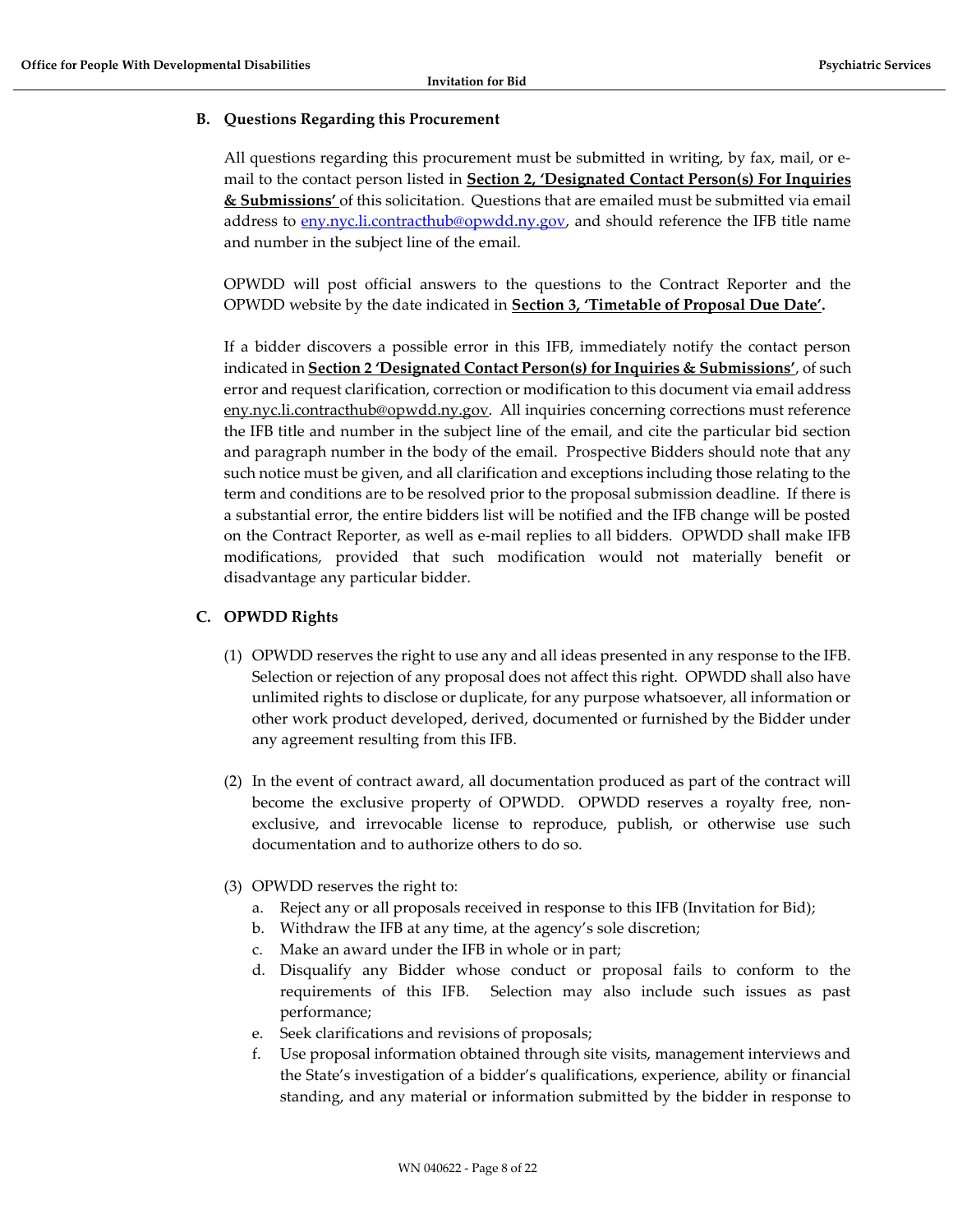the agency's request for clarifying information in the course of evaluation and/or selection under the IFB;

- g. Bidders are cautioned to verify their Bids before submission, as amendments to Bids or requests for withdrawal of Bids received by the Commissioner after the time specified for the Bid opening, may not be considered;
- h. Prior to the bid opening, amend the IFB specifications to correct errors or oversights, or to supply additional information, as it becomes available;
- i. Prior to the bid opening, direct bidders to submit proposal modifications addressing subsequent IFB amendments;
- j. Change any of the scheduled dates, including start dates, stated herein upon notice to the Bidders;
- k. Eliminate any mandatory, non-material specifications that cannot be complied with by all of the prospective bidders;
- l. Waive any requirements that are not material;
- m. Negotiate with the successful bidder within the scope of the IFB in the best interests of the state;
- n. Conduct contract negotiations with the next responsible bidder, should the agency be unsuccessful in negotiating with the selected bidder;
- o. Utilize any and all ideas submitted in the proposals received;
- p. Unless otherwise specified in the solicitation, every offer is firm and not revocable for a period of 60 days from the bid opening; and,
- q. Require clarification at any time during the procurement process and/or require correction of arithmetic or other apparent errors for the purpose of assuring a full and complete understanding of a bidders proposal and/or to determine a bidders compliance with the requirements of the solicitation.

#### D. Incurred Costs

The State of New York shall not be liable for any costs incurred by a Bidder in the preparation and production of a proposal. Any work performed prior to the issuance of a fully executed contract or delivery of an order by OPWDD to the Contractor will be done only to the degree the Contractor voluntarily assumes the risk of nonpayment.

#### E. Content of Proposals

To be considered responsive, a Bidder should submit complete proposals that satisfy all the requirements stated in this IFB. Proposals that do not include the listed required forms may be rejected as nonconforming.

# F. Period of Validity

Each Bidder's Proposal must include a statement as to the period during which the provisions of the proposal will remain valid. All elements of the bid and proposal shall remain in effect for a minimum of 180 days.

#### G. Notice of Award, Debriefing and Bid Protests

(1) The successful Bidder or its agent shall not make any news releases or any other disclosure relating to this contract award without the explicit approval of OPWDD.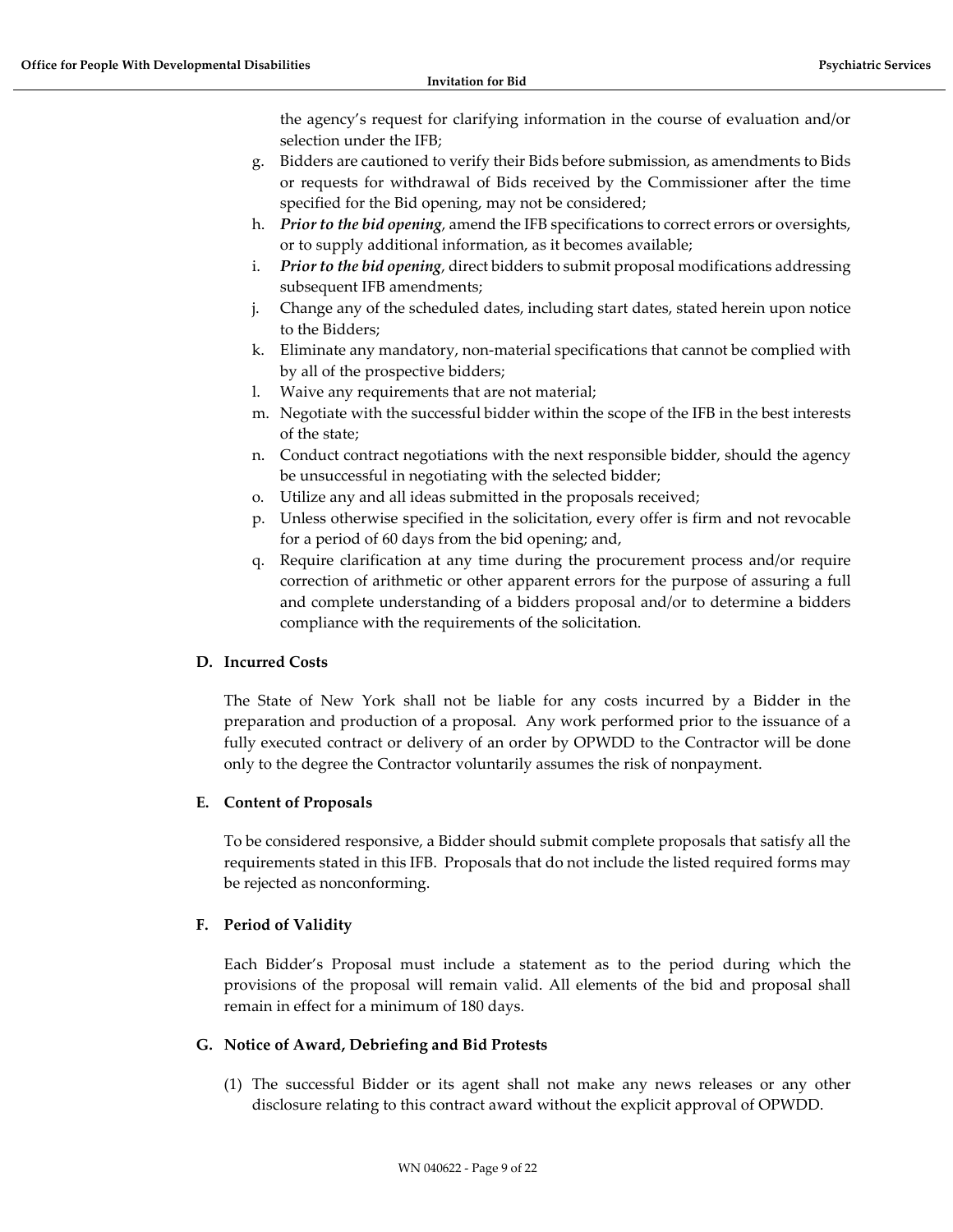- (2) OPWDD will notify all unsuccessful Bidders, at or about the time of bid award, of the fact that their proposals were not selected. Each unsuccessful Bidder may at that time request a debriefing by OPWDD as to why its proposal was not selected. The scope of such debriefings will ordinarily be limited to the strengths and weaknesses of the individual Bidder's proposal unless the contracts resulting from this procurement have been approved by OSC.
- (3) Bidders wishing to file protest of the awarding of a bid(s) must notify OPWDD, in writing, of their intent to protest the award within ten (10) working days of their receipt of notice of non-award. The protest should identify the name and number of the IFB and the award date; indicate the bidder's interpretation as to why they feel they were denied the award (i.e., summarize the deficiencies identified during the debriefing) and state their justification for the bid protest. Bid protests must be mailed to NYS OPWDD, Contract Management Unit, 44 Holland Avenue, 3rd Floor, Albany, New York 12229- 0001.

#### H. Public Information Requirements / Confidentiality / Publication Rights

- (1) All the proposals upon submission will become the property of OPWDD. Materials / documents produced by the Contractor in the fulfillment of its obligations under contract with OPWDD become the property of OPWDD unless prior arrangements have been made with respect to specific documents.
- (2) OPWDD will have the right to disclose all or any part of a proposal to public inspection based on its determination of what disclosure will serve the public interest. Upon approval of the contract by OSC, all terms of the contract become available to the public.
- (3) Prospective Bidders are further advised that, except for trade secrets and certain personnel information (both of which OPWDD has reserved the right to disclose), all parts of proposals must ultimately be disclosed to those members of the general public making inquiry under the New York State Freedom of Information Law (NYS Public Officers Law article 6) although proposal contents cannot ordinarily be disclosed by OPWDD prior to bid award.
	- a. Should a Bidder wish to request exception from public access to information contained in its proposal, the Bidder must specifically identify the information and explain in detail why public access to the information would be harmful to the Bidder. Use of generic trade secret legends encompassing substantial portions of the proposal or simple assertions of trade secret interest without substantive explanation of the basis therefore will be regarded as non-responsive requests for exception from public access will not be considered by OPWDD in the event of a Freedom of Information request for proposal information is received
- (4) The bidder and OPWDD agree that all communications, until the effective date of the contract, shall be made in confidence, shall be used only for purposes of the contract, and that no information shall be disclosed by the recipient party except as required by Federal or State law.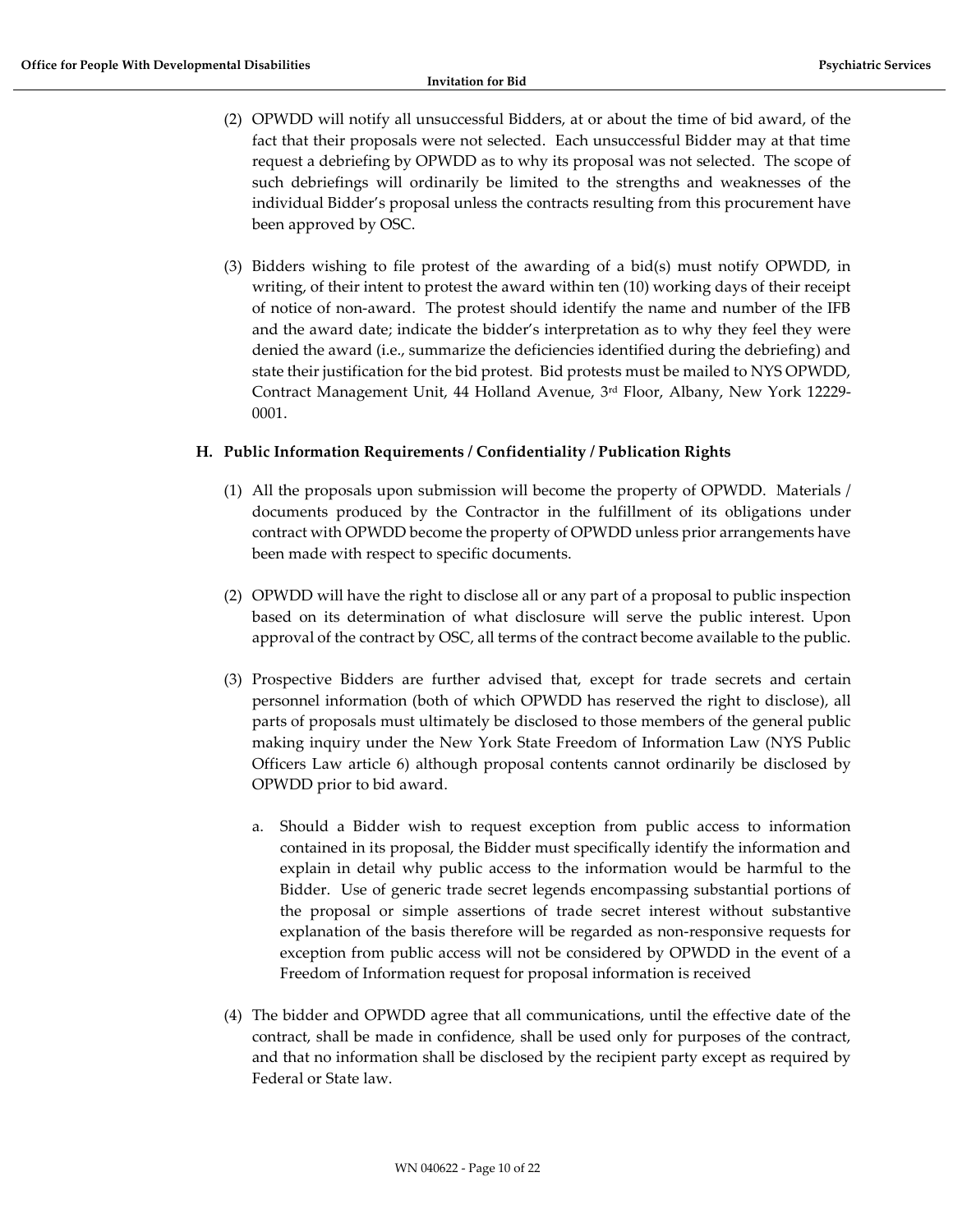- (5) The bidder shall treat all information, in particular information relating to OPWDD service recipients and providers, obtained by it through its performance under contract, as confidential information, to the extent that confidential treatment is provided under New York State and Federal law, and shall not use any information so obtained in any manner except as necessary to the proper discharge of its obligations and securement of its rights hereunder. Bidder is responsible for informing its employees of the confidentiality requirements of this agreement.
- (6) The Contractor may not utilize any information obtained via interaction with OPWDD in any public medium (media-radio, television), (electronic-internet), (print-newspaper, policy paper, journal/ periodical, book, etc.) or public speaking engagement without the official prior approval of OPWDD Senior Management. Contractors bear the responsibility to uphold these standards rigidly and to require compliance by their employees and subcontractors. Requests for exemption to this policy shall be made in writing, at least 14 days in advance, to OPWDD Contract Management Unit, 44 Holland Avenue (3rd Floor), Albany, New York 12229.
- (7) The Contractor agrees that no brochure, news/media/press release, public announcement, memorandum, or other information of any kind regarding the Contract shall be disseminated in any way to the public, nor shall any presentation be given regarding the Contract without the prior written approval of the OPWDD, which written approval shall not be unreasonably withheld or delayed provided, however, that Contractor shall be authorized to provide copies of the Contract and answer any questions relating thereto to any State or federal regulators or, in connection with its financial activities, to financial institutions for any private or public offering.

# I. Affirmative Action

- (1) OPWDD is in full accord with the aims and effort of the State of New York to promote equal opportunity for all persons and to promote equality of economic opportunity for minority group members and women who own business enterprises, and to ensure there are no barriers, through active programs, that unreasonably impair access by Minority and Women-Owned Business Enterprises (M/WBE) to State contracting opportunities. OPWDD encourages business that are minority or woman owned, to become certified with Empire State Development.
- (2) Prospective Bidders to this IFB are subject to the provisions of Executive Law article 15- A and regulations issued there under.
- (3) Any contract in the amount of \$25,000 or more which is awarded as a result of this IFB will be subject to all applicable State and Federal regulations, laws, executive orders and policies regarding affirmative action and equal employment opportunities.
- (4) All awardees are required to comply with OPWDD's Minority and Woman-Owned Business Enterprises (M/WBE) policy. For details on requirements and procedures, including documentation required for this solicitation, please refer to the Appendix A-Supplement.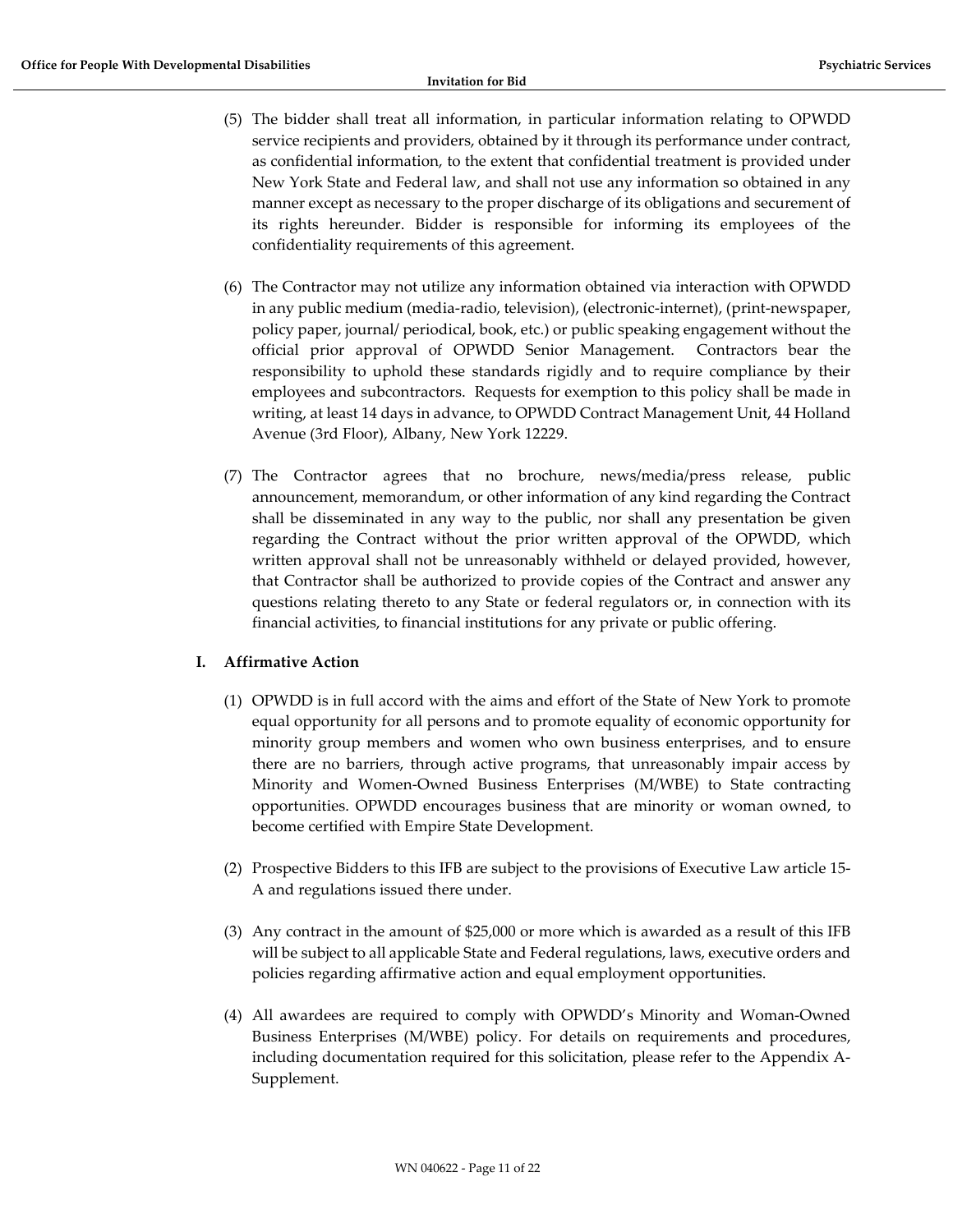# J. Prime Contractor's Responsibility

In the event the selected Bidder's proposal includes services provided by another firm, it shall be mandatory for the selected Bidder to assume full responsibility for the delivery for such items offered in the proposal. In any event, OPWDD will contract only with a Bidder, not the Bidder's financing institution or subcontractors. OPWDD reserves the right to review and approve all potential subcontractors. For subcontracts valued at \$100,000 and over, the subcontractors must demonstrate financial integrity and stability. In these instances, the subcontractor must complete and execute a Vendor Responsibility Questionnaire. OPWDD shall consider the selected Bidder to be the sole responsible contact with regard to all provisions of the contract resulting from this IFB.

### K. Public Officer's Law Requirements

All Bidders and their employees must be aware of and comply with the requirements of the New York State Public Officers Law, and all other appropriate provisions of New York State Law and all resultant codes, rules and regulations from State laws establishing the standards for business and professional activities of State employees and governing the conduct of employees of firms, associations and corporations in business with the State, and for applicable Federal laws and regulations of similar intent. In signing the proposal, each Bidder guarantees knowledge and full compliance with those provisions for any dealings, transactions, sales, contracts, services, offers, relationships, etc. involving the State and/or State employees. Failure to comply with those provisions may result in disqualification from the bidding process and in other civil or criminal proceedings as may be required or permitted by law. Public Officers' Law § 73 bars former State officers and employees from appearing, practicing, or rendering any services for compensation in relation to any matter before their former State agency for a period of two years from their date of termination. Additionally, there is a permanent bar against any such activity before any state agency in relation to any case, application, proceeding or transaction with which such officer or employee was directly concerned and personally participated or which was under his/her active consideration.

#### L. Omnibus Procurement Act

It is the policy of New York State to maximize opportunities for the participation of New York State business enterprises, including minority and women-owned business enterprises as bidders, subcontractors, and suppliers on its procurement contracts.

Information on the availability of New York State subcontractors and suppliers is available from the Department of Economic Development, Division for Small Business, Albany, New York 12245, Tel. 518.292.5100, Fax: 518.292.5884, email: opa@esd.ny.gov.

A directory of certified minority and women-owned business enterprises is available from the NYS Department of Economic Development, Minority and Women's Business Development Division, 633 Third Avenue, New York, New York 10017, Tel. 212.803.2414, email: mwbecertification@esd.ny.gov

website: http://esd.ny.gov/MWBE/directorySearch.html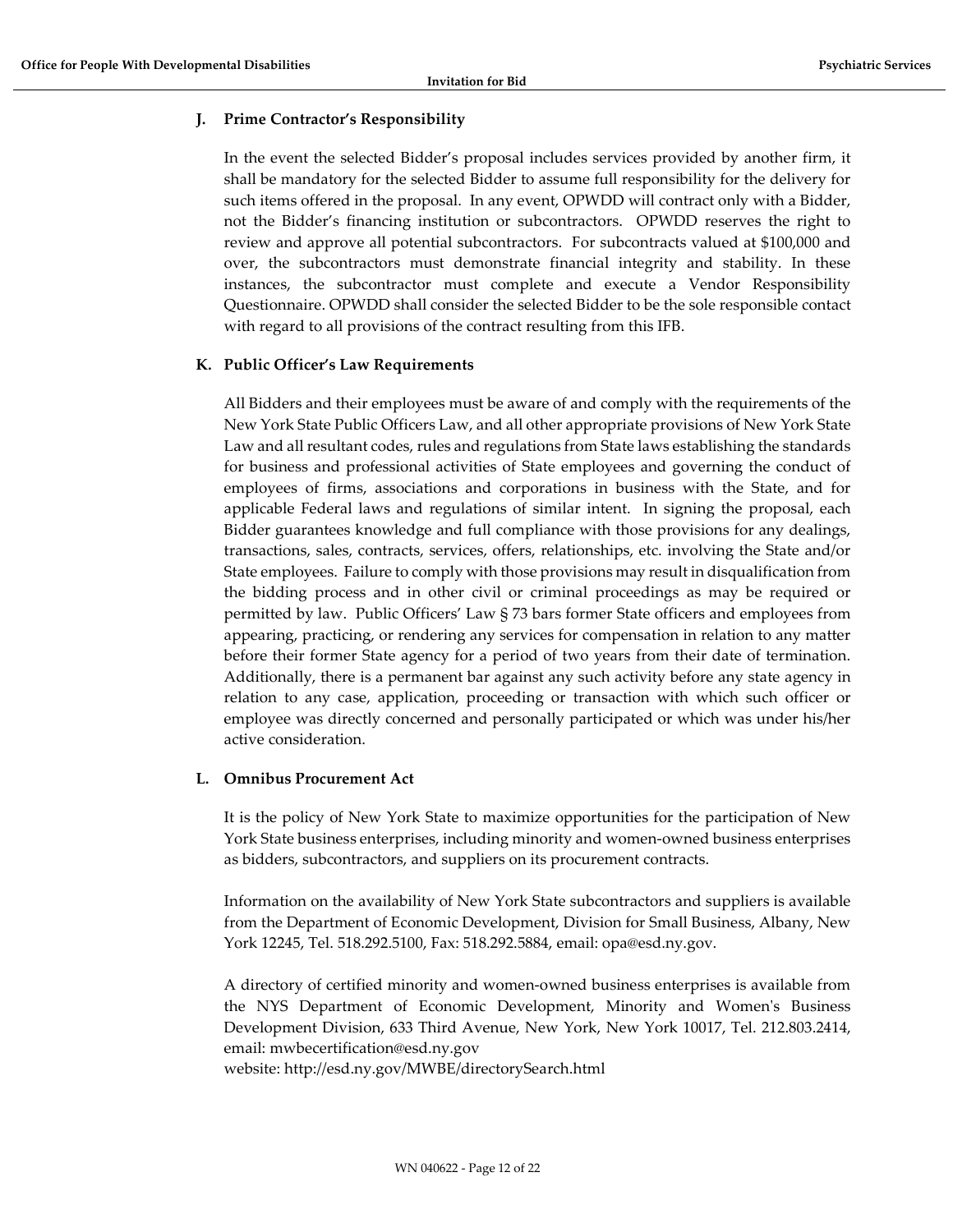#### M. Contract Execution

Awards are not final and the resultant contract is not considered executed and binding until approved by the New York State's Attorney General and Office of State Comptroller (OSC).

#### N. Vendor Responsibility Questionnaire

State agencies are required under State Finance Law § 163 (3) (a) (ii), to ensure that contracts are awarded to responsible vendors. Such requirements include, but are not limited to, the Bidder's qualifications, financial stability, and integrity. The Vendor Responsibility Questionnaire is required for contracts \$100,000 and over. OPWDD will require a complete Vendor Responsibility Questionnaire with your bid proposal if the contract resulting from this procurement is valued at \$100,000 and over. Vendors/not-for-profit provider agencies are able to file the Vendor Responsibility Questionnaire (VRQ) online via the New York State VendRep System or may choose to complete and submit a paper questionnaire. To enroll in and use the New York State VendRep System, see the www.osc.state.ny.us/vendrep.

#### O. Health Information Portability and Accountability Act (HIPAA)

The Federal Department of Health and Human Services (HHS) established HIPAA Standards for Privacy of Individually Identifiable Health Information (The Privacy Rule). The Privacy Rule (45 CFR Part 160 and Subparts A and E of Part 164) provides the first comprehensive federal protection for the privacy of health information. The Privacy Rule is carefully balanced to provide strong privacy protections that do not interfere with patient access to, or the quality of, health care delivery. HIPAA has an impact upon how OPWDD and contractors will deal with protected health information of our consumers. Likewise, State Mental Hygiene Law § 33.13 requires disclosure of clinical records to be limited to that information necessary for health care providers to administer treatment.

#### P. General Duties and Additional Responsibilities

Maintain a level of cooperation with OPWDD necessary for the proper performance of all contractual responsibilities. Agree that no aspect of bidder performance under the Agreement will be contingent upon State personnel, or the availability of State resources, with the exception of all proposed actions of the bidder specifically identified in the Agreement as requiring OPWDD's approval, policy decisions, policy approvals, exceptions stated in the Agreement or the normal cooperation which can be expected in such a contractual relationship or the equipment agreed to by OPWDD as available for the project completion. Cooperate fully with any other contractor that may be engaged by OPWDD. Agree to meet periodically with OPWDD representatives to resolve issues and problems. Recognize and agree that any and all work performed outside the scope of the Agreement or without consent of OPWDD shall be deemed by OPWDD to be gratuitous and not subject to charge by the bidder.

#### Q. NYS Information Security Breach and Notification Act (NYS Technology Law, § 208)

"Contractor shall comply with the provisions of New York State Information Security Breach and Notification Act (General Business Law § 889-aa; State Technology Law § 208).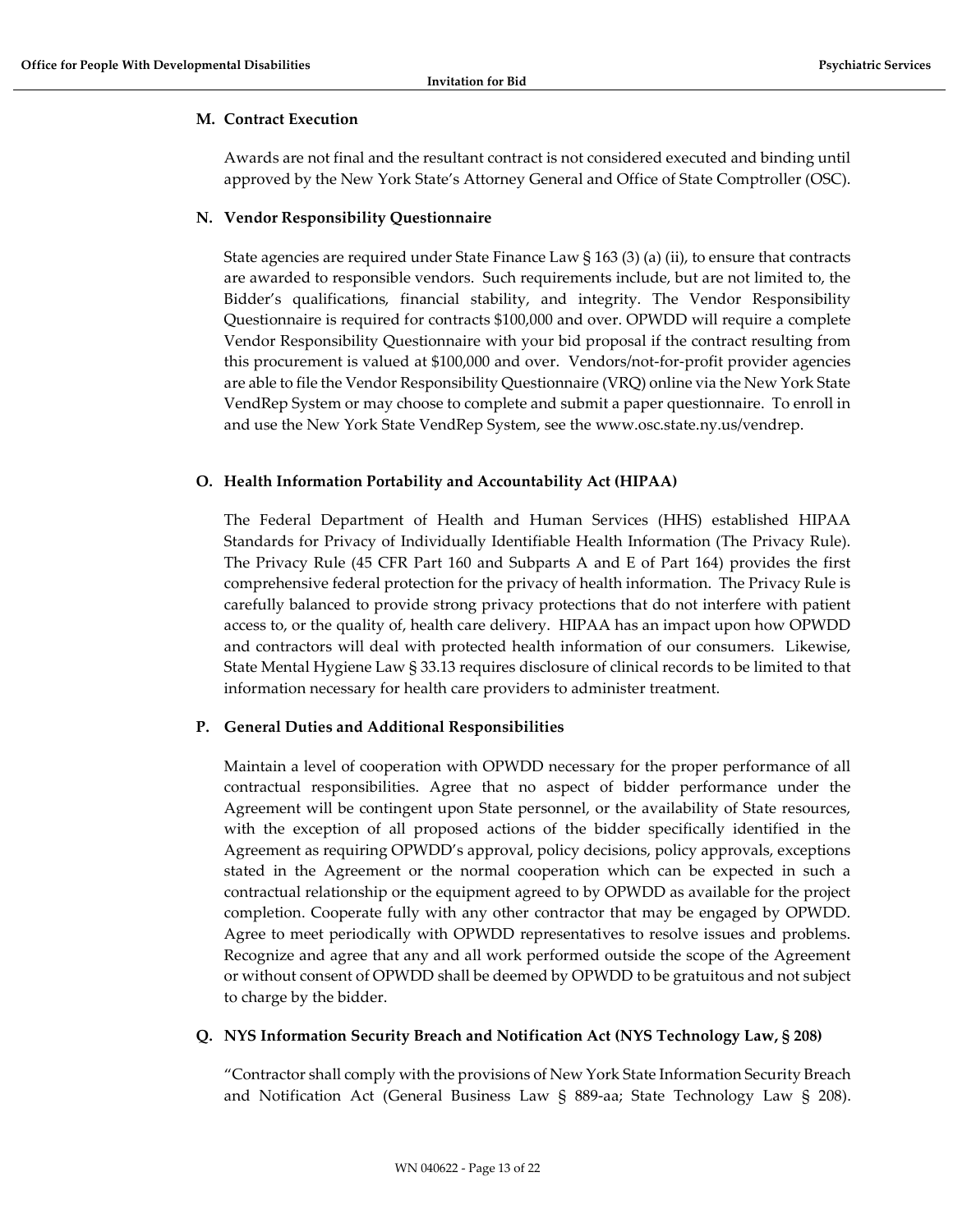Contractor's negligent or willful acts or omissions, or the negligent or willful acts or omissions of Contractor's agents, officers, employees, or subcontractors."

The "New York State Information Security Breach and Notification Act" requires entities that conduct business with New York State and own or license "private" data to notify state residents affected by any security breach that results in unauthorized acquisition of the data. "Private" data is defined as unencrypted computerized information that can identify the individual, combined with one of the following data elements: (a) social security number, (b) driver's license or non-driver identification number" or (c) financial account information such as credit card or debit cards numbers in combination with access codes or PIN numbers. (Private data is considered unencrypted when either identifying information or the data element is not encrypted or is encrypted with a key that has been acquired).

The Act authorizes the State Attorney General to sue a business violating the statute in order to recover damages for actual costs or losses, including consequential financial losses incurred by persons entitled to notification. If a business engages in knowing or reckless violations, the court can impose a civil penalty of the greater of \$5,000 or \$10 per instance of failed notification up to \$150,000. The remedies provided by this section shall be addition to any lawful remedy available, possibly permitting private actions.

# R. Nondiscrimination in Employment in Northern Ireland: MacBride Fair Employment Principles

In accordance with State Finance Law § 165, the bidder, by submission of this bid, certifies that it or any individual or legal entity in which the bidder holds a 10% or greater ownership interest, or any individual or legal entity that holds a 10% or greater ownership in the bidder interest has no business operations in Northern Ireland. If the bidder or any of its aforementioned affiliations has business operations in Northern Ireland, then they shall take lawful steps in good faith to conduct any business operations that it has in Northern Ireland in accordance with the MacBride Fair Employment Principles relating to nondiscrimination in employment and freedom of workplace opportunity regarding such operations in Northern Ireland, and shall permit independent monitoring of their compliance with such Principles.

#### S. Bidder's Certification of Compliance with State Finance Law § 139-k (5)

In accordance with New York State Finance Law § 139-k (5), the bidder, by submission of this bid, certifies that they are subject to the provisions of State Finance Law §§ 139-k and 139-j and all information provided to OPWDD with respect to State Finance Law § 139-k is complete, true, and accurate.

# T. Bidder's Affirmation of Understanding and Agreement pursuant to State Finance Law § 139-j (3) and § 139-j (6)(b)

The bidder, by submission of this bid, certifies that it understands and agrees to comply with the procedures of OPWDD as it relates to permissible contracts as required by State Finance Law 139-j (3) and 139-j (6)(b).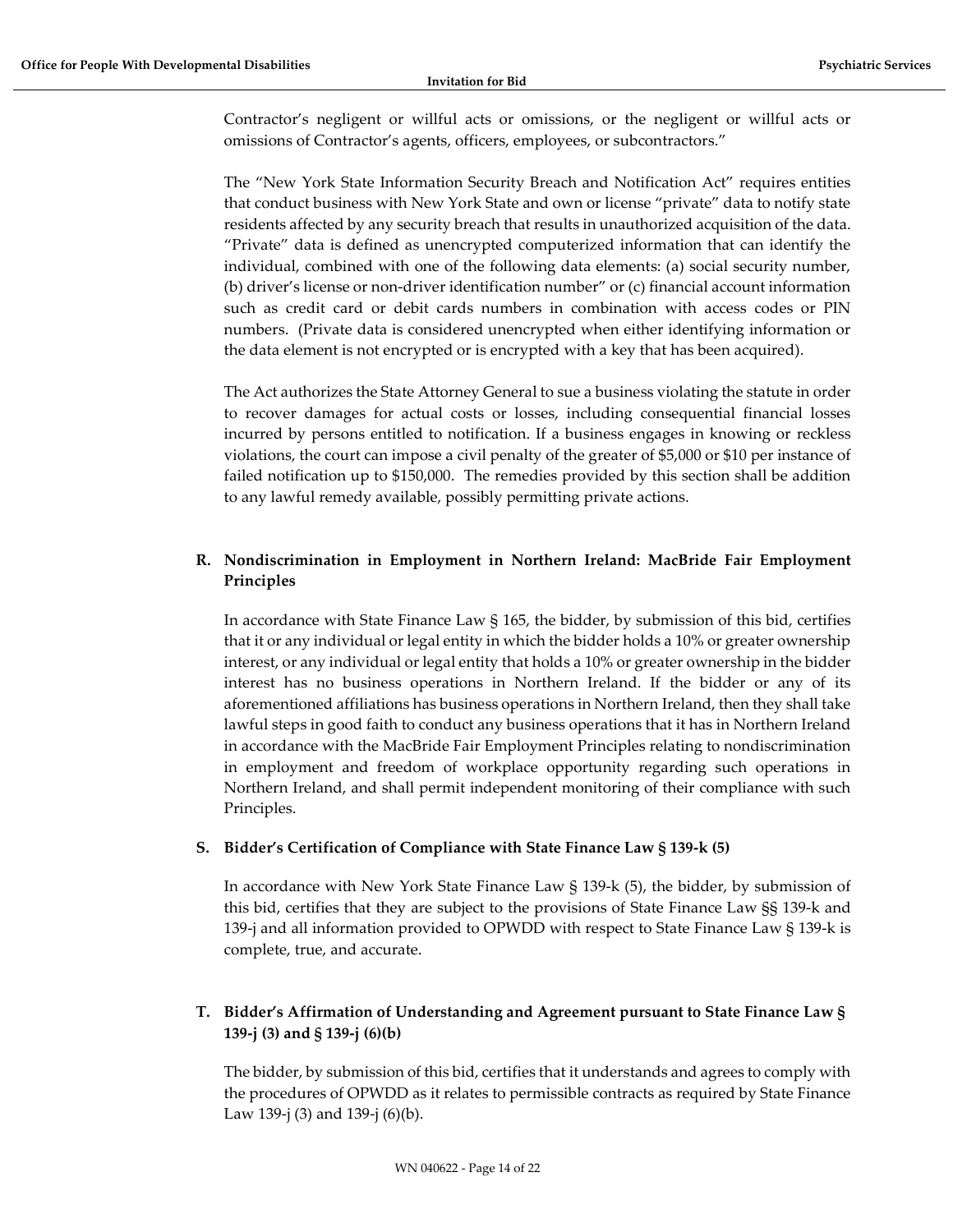### U. Bidder Disclosure of Prior Non-Responsibility Determinations

New York State Finance Law § 139-k (2) obligates the Office for People With Developmental Disabilities (OPWDD) to obtain specific information regarding prior non-responsibility determinations with respect to State Finance Law §139-j. This information must be collected in addition to the information that is separately obtained pursuant to State Finance Law §163(9). In accordance with State Finance Law § 139-k, bidders must disclose whether there has been a finding of non-responsibility made within the previous four (4) years by any Governmental Entity due to: (a) a violation of State Finance Law § 139-j or (b) the intentional provision of false or incomplete information to a Governmental Entity. State Finance Law § 139-j sets forth detailed requirements about the restrictions on contacts during the procurement process. A violation of State Finance Law §139-j includes, but is not limited to, an impermissible contact during the restricted period (e.g., contacting a person or entity other than the designated contact person(s), when such contact does not fall within one of the exemptions).

As part of its responsibility determination, State Finance Law § 139-k (3) mandates consideration of whether a bidder fails to timely disclose accurate or complete information regarding the above non-responsibility determination. In accordance with law, no Procurement Contract shall be awarded to any bidder that fails to timely disclose accurate or complete information under this section, unless a finding is made that the award of the Procurement Contract to the bidder is necessary to protect public property or public health safety, and that the bidder is the only source capable of supplying the required Article of Procurement within the necessary timeframe.

The bidder, by submission of its bid certifies that no government entity has made a finding of non-responsibility regarding the individual or entity seeking to enter into this procurement contract. If the individual or entity has had a finding of non-responsibility due to a violation of State Finance Law 139-j or due to the intentional provision of false or incomplete information submitted to a government entity, then the said individual or entity must provide a detailed statement regarding the finding.

Additionally, the bidder by submission of its bid certifies that no government entity has ever terminated or withheld a procurement contract from the individual or entity seeking to enter into this procurement contract due to the intentional provision of false or incomplete information. If the individual or entity has been terminated or withheld from a procurement contract, then said individual or entity must provide a detailed statement regarding the finding.

#### V. Non-Collusive Bidding Certification

In accordance with State Finance Law § 139-d, the bidder by submission of this bid certifies that they and each person signing on behalf of the bidder certifies, and in the case of joint proposal, each party thereto certifies as to its own organization, under penalty of perjury, that to the best of his knowledge and belief: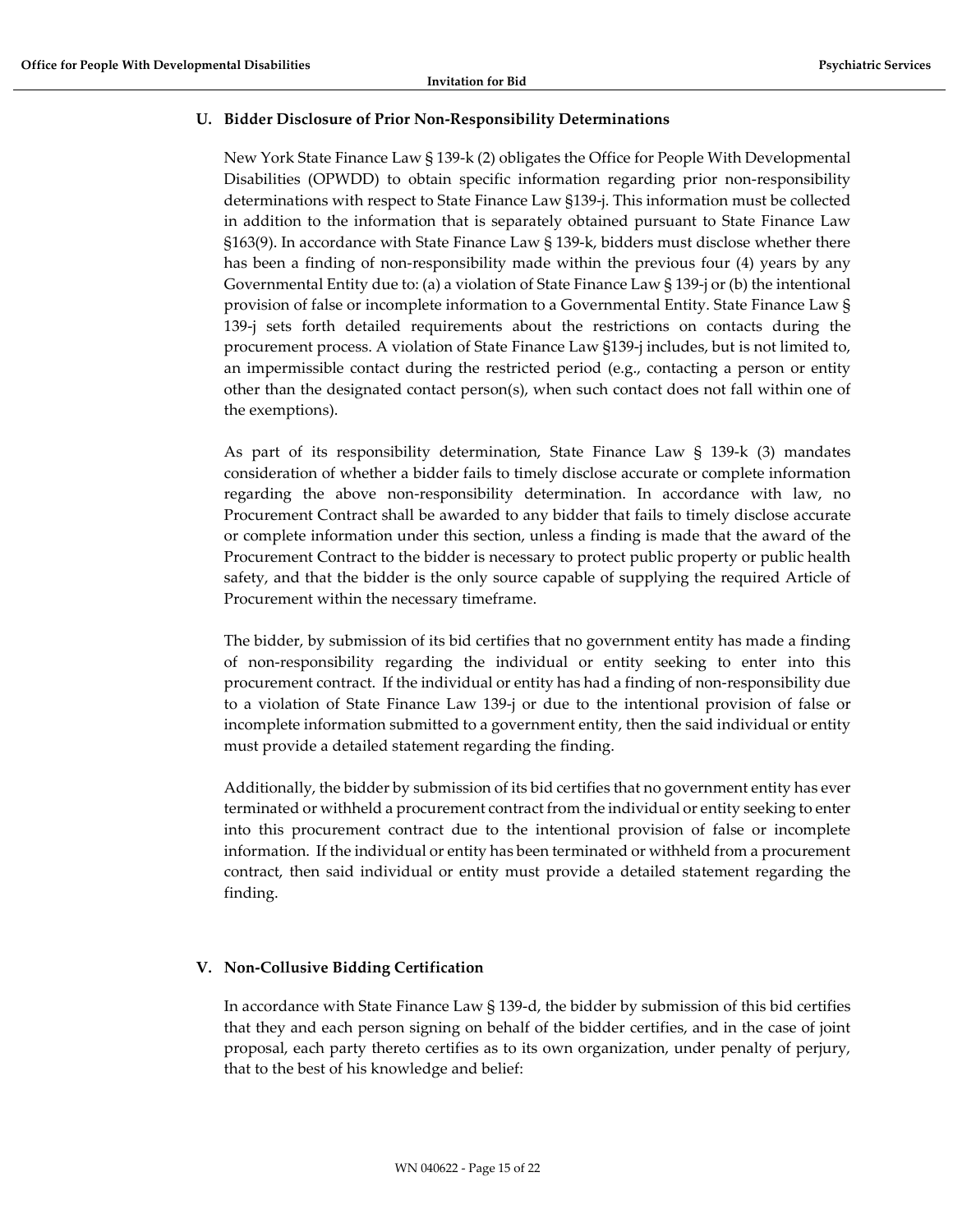- 1. The prices in this proposal have been arrived at independently, without collusion, consultation, communication, or agreement, for the purposes of restricting competition, as to any matter relating to such prices with any other bidder or with any competitor, and
- 2. Unless otherwise required by law, the prices which have been quoted in this proposal have not been knowingly disclosed by the bidder and will not knowingly be disclosed by the bidder prior to opening, directly or indirectly, to any other bidder or to any competitor; and
- 3. No attempt has been made or will be made by the bidder to induce any other person, partnership, or corporation to submit or not to submit a proposal for the purpose of restricting competition.

#### W. Public Officers Law Certification

In accordance with Public Officers Law § 73(4)(a)(i) no State employees shall sell any goods or services having a value in excess of twenty-five dollars to any State agency, unless such goods and services are provided pursuant to an award or contract letter after public notice and competitive bidding.

By submission of this bid, the bidder certifies that no employee, owner or individual otherwise associated with the bidder was ever a New York State officer or employee, or if they were ever or currently a New York State officer or employee, their organization pursued and awarded this contract through a competitive bidding process in compliance with the Public Officers Law 73(4)(a)(i).

Public Officers Law § 73(8)(a)(i) provides that no person who has served as a State officer or employee shall, within a period of two years after termination of such service or employment, appear or practice before such State agency or receive compensation for any services rendered by such former officer or employee on behalf of any person, firm, corporation, or association in relation to any case, proceeding, or application or other matter before such agency.

By submission of this bid, the bidder certifies that no employee, owner or individual otherwise associated with the bidder was ever a New York State officer or employee, or they are formerly a New York State officer or employee and any past employment with the State occurred prior to the two-year prohibition period and as a result their organization is in compliance with the Public Officers Law (8)(a)(i).

#### X. Bidder's Affirmation of Understanding Pursuant to State Labor Law § 201-g

By submission of this bid, each bidder and each person signing on behalf of any bidder certifies, and in the case of a joint bid each party thereto certifies as to its own organization, under penalty of perjury, that the bidder has and has implemented a written policy addressing sexual harassment prevention in the workplace and provides annual sexual harassment prevention training to all its employees. Such policy shall, at a minimum, meet the requirements of Labor Law § 201-g.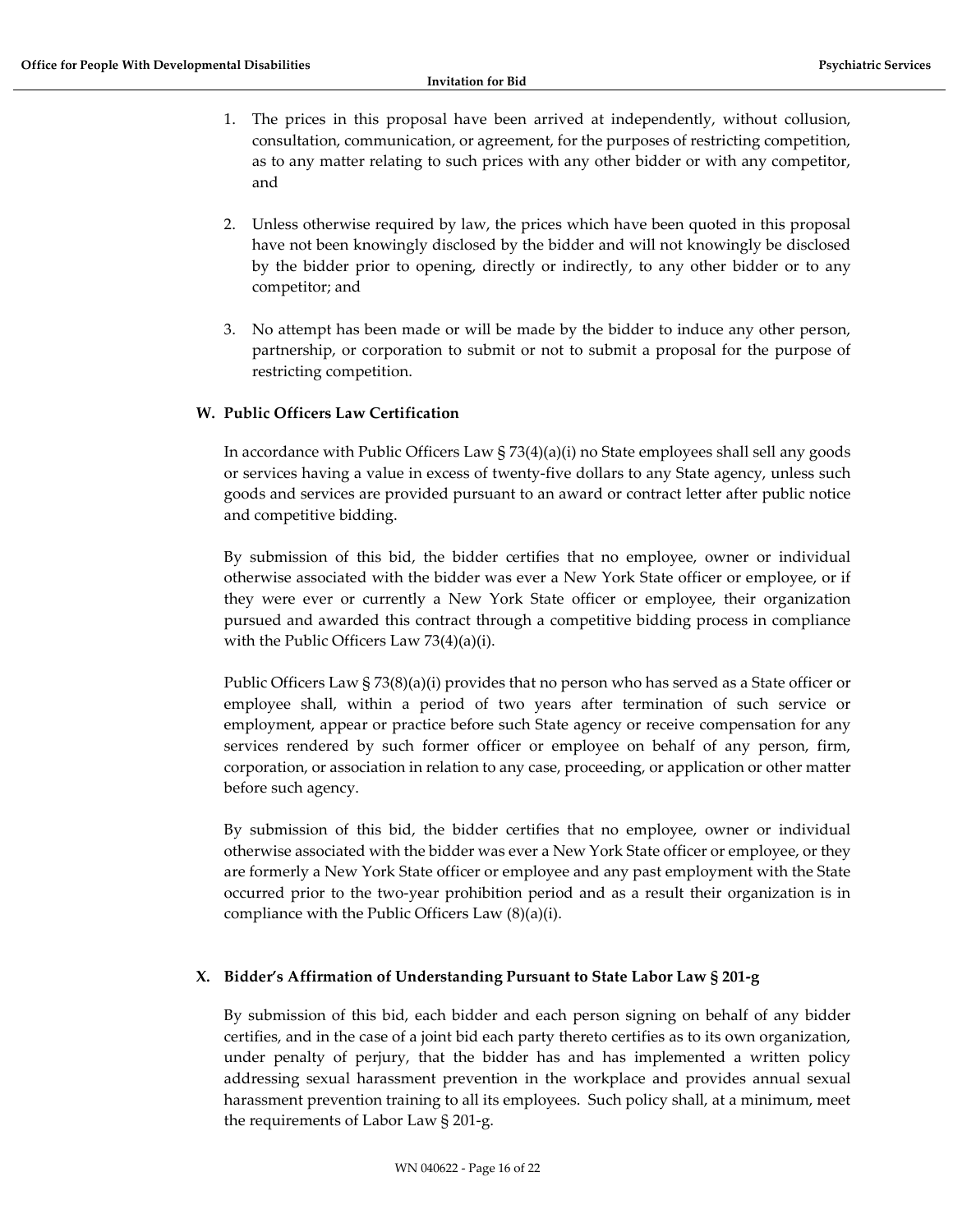#### 15. Consumer Safety Information

OPWDD provides services to individuals exhibiting Pica, which is a medical disorder characterized by an appetite for largely non-nutritive substances, e.g., cigarette butts, paper, gum, etc. Attention to the sanitation and cleanliness of the areas surrounding OPWDD's state operated program sites and residential buildings is very important to the health and safety of those we serve. Please ensure care is taken to properly dispose of cigarette butts and rubbish while on OPWDD property.

OPWDD property has special receptacles for cigarette butt disposal. Contractor and subcontractor employees shall use these receptacles and throw trash in garbage cans or dumpsters. Compliance with this policy is appreciated.

#### 16. Consultant Disclosure

Effective June 19, 2006, contractors doing business with the State of New York in a "consulting" capacity will be required to file forms disclosing, by employment category, the number of persons employed by them and their subcontractors (if any) as a consulting firm or an individual consultant; the number of hours worked; and the monetary compensation received from the State of New York for work performed by these employees. Reporting will be required via the utilization of two separate forms – "Form A" and "Form B".

In general, however, Form A is to be completed once upon initial contract award and is used to report "planned employment". Form B is required annually and reports on "actual employment figures" for the preceding state fiscal year. The New York State fiscal year commences on April 1st and concludes on March 31st.

#### 17. Evaluation Criteria: Method of Award

OPWDD will select the responsible and responsive Bidder that will provide the lowest Total Estimated Annual Cost for Psychiatric Services. Only proposals judged to be responsive to the submission requirements set forth in this IFB will be evaluated. All bids must be submitted on a signed Cost Proposal Form, pg. 22. Any alterations to the Cost Proposal Form may result in disqualification.

OPWDD reserves the right to reject any and all offers.

Any mathematical errors made on the Cost Proposal Form will be corrected based on the amount entered in Column A. The Total Estimated Annual Cost will be calculated by multiplying A. Cost per Hour by B. Estimated Annual Hours. The number of Estimated Annual hours provided is an estimate only. There is no guaranteed minimum number of hours. Payment will be made based on actual services rendered.

In the event of a tie bid, the award will be made by random selection.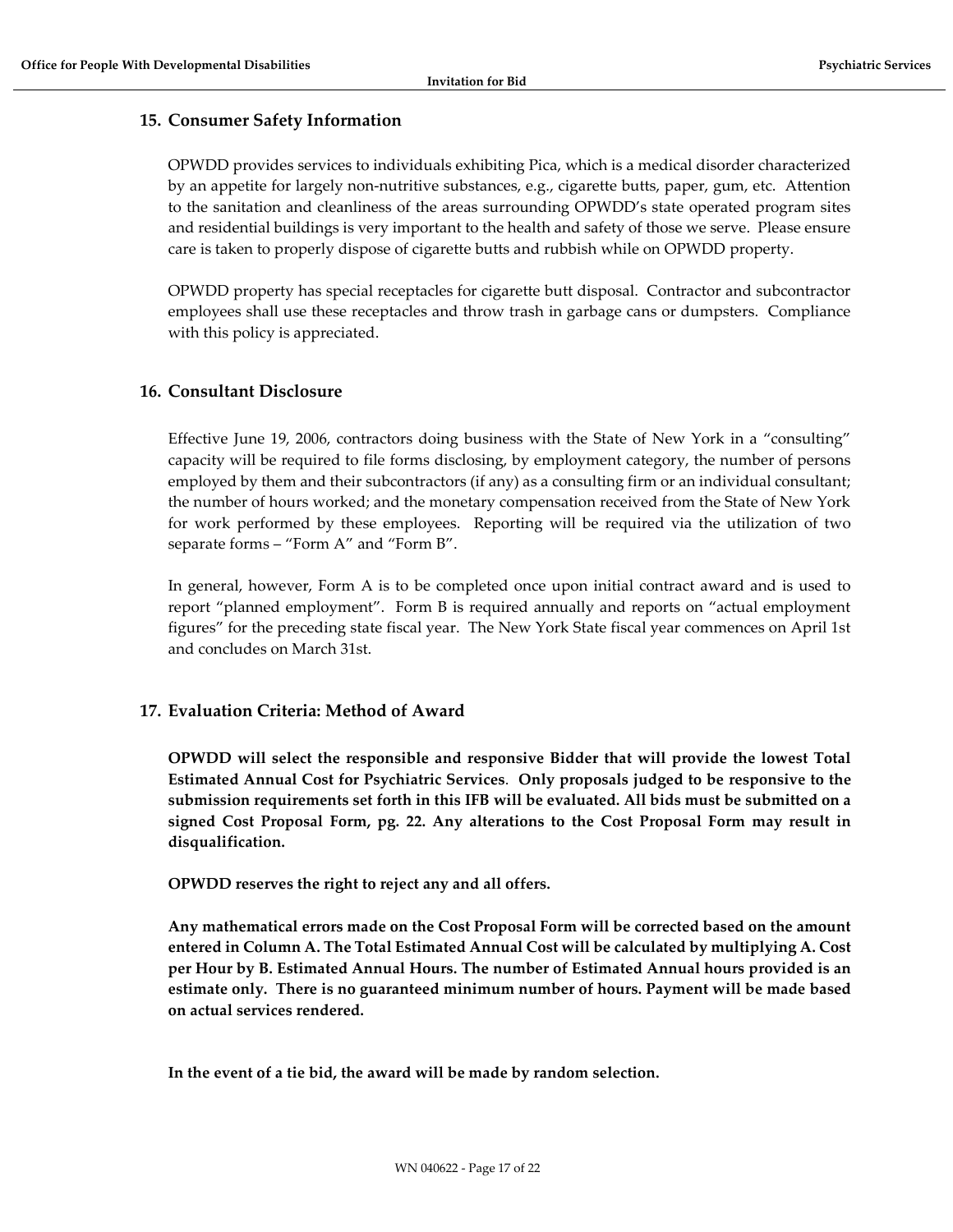# Qualifications & Scope of Work

# WESTERN NY DDSOO PSYCHIATRIC SERVICES

Western NY DDSOO ("OPWDD") seeks a Treatment Provider who is a Psychiatrist to provide Psychiatric Services in Erie County in the Western NY DDSOO's Campus at 1200 East and West Road, West Seneca, NY 14224 and at the North Road Day Habilitation, at 10714 North Rd, Perrysburg, NY 14129.

# A. Treatment Provider Qualifications

- 1. The Treatment Provider must be duly qualified and licensed to practice in the State of New York. The Treatment Provider must be a Board Certified or eligible psychiatrist.
- 2. The Treatment Provider must be experienced in providing Adult Psychiatric Services.
- 3. The Treatment Provider shall provide license and documentary evidence regarding board certification or board eligibility.
- 4. The Treatment Provider must not be on any state or federal list of individuals prohibited from submitting a Medicaid Claim.
- 5. Contractor must submit the Treatment Provider's résumé, along with a list of experience working with developmentally disabled individuals with bid.
- 6. Contractor should submit a copy of the Treatment Provider's license and picture I.D. with bid.
- 7. Contractor must be insured and provide proof of current malpractice insurance in addition to the insurance requirements outlined in Section 11. Insurance Requirements. The contractor must notify the carrier of our clinic site as a practice site.
- 8. Contractor must submit proof of Treatment Provider's current board certification or eligibility.
- 9. Contractor should submit the Treatment Provider's reference list related to services previously provided to the developmentally disabled, and forensic experience.

# B. Services to be Rendered by Treatment Provider

- 1. Provide psychiatric consultation for staff on the care and treatment plans for individuals.
- 2. Provide psychiatric assessments based on observations and interaction with the patient, whenever possible, and/or written reports/information furnished from various sources or from the people accompanying the patients. OPWDD shall provide all available/necessary information on behalf of the patients.
- 3. Provide in-service Programs to increase the knowledge of staff providing care and treatment.
- 4. Assist in providing access to area inpatient psychiatric hospital services and assist in facility admissions, as needed.
- 5. Said service to be provided at 1200 East and West Road, West Seneca, NY 14224 as part of the NYS OPWDD WNYDDSOO Article 16 Clinic and other OPWDD sites as mutually agreed upon.
- 6. The hours of service will be scheduled between normal business hours of 7:00 am to 7:00 pm, Monday through Friday, except for NYS recognized Holidays, as mutually agreed upon between the OPWDD Region I Medical Director and the contractor. Services may include some evenings and some Saturdays if mutually agreed upon between contractor and OPWDD.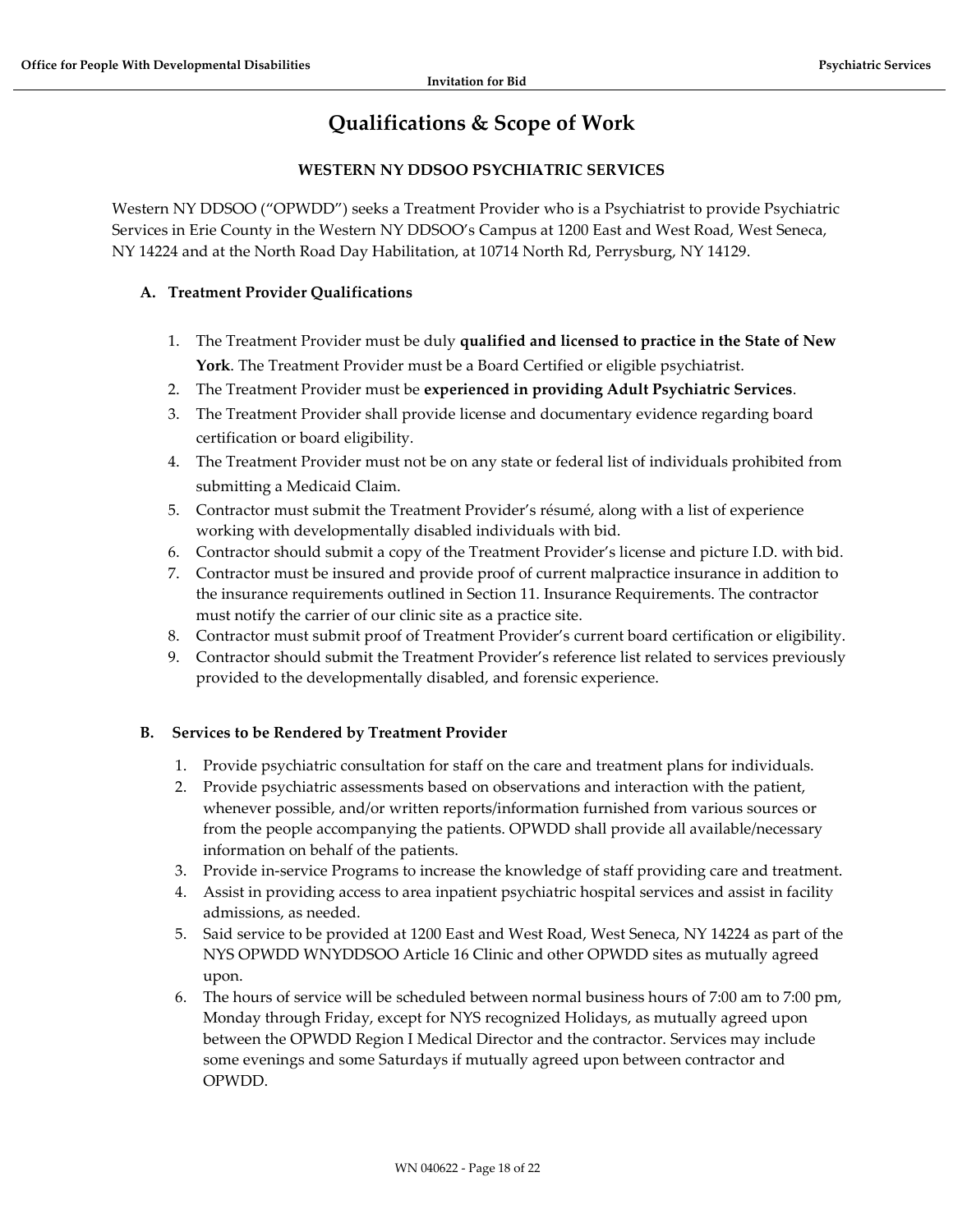- 7. On a weekly basis, the contractor will complete a listing of the dates and time of the services provided during that month in a Service Log. This will be used for billing purposes and will be attached to the invoices sent to the Business Services Center.
- 8. Shall work closely with Medical Director or designee, treatment team, family and other providers.
- 9. Shall prescribe pharmaceutical intervention using EMR part of EHR and generate E-Scripts. OPWDD provides all electronic equipment required.
- 10. Shall at the request of the clinic nurse, assist in writing and/or filing formulary determinations, prior authorizations, coverage authorizations and exception requests with the respective OPWDD patient's insurance plans.
- 11. Shall be required to attend any specified training that is deemed necessary by OPWDD. All training time will be paid at the regular rate.
- 12. No sub-contracting will be allowed without the OPWDD written approval.

# C. Pre-Employment Background Checks

Since the Treatment Provider will have substantial contact with the individuals receiving services, the following pre-employment background checks may be required:

- 1. Staff Exclusion List (SEL) (as required by Section 495 of the Social Services Law and 14 NYCRR section 633.24).
- 2. MHL 16.34 checks (as required by Section 16.34 of the Mental Hygiene Law and 14 NYCRR section 633.24).
- 3. Statewide Central Register of Child Abuse and Maltreatment (SCR) (as required by section 424 a of the Social Services Law and 14 NYCRR Section 633.24).
- 4. Criminal background check (CBC) fingerprinting.

Any Treatment Provider who fails to have fingerprinting performed or whose pre-employment background search reveals a history unacceptable to OPWDD, will not be allowed to provide services to OPWDD individuals.

The Treatment Provider will be required to sign the Justice Center Code of Conduct form annually.

The Contractor, and the Treatment Provider if different, will be required to comply with all HIPAA regulations and sign a HIPAA Business Associate Agreement.

The CONTRACTOR'S employees will adhere to all policies and regulations of OPWDD, including but not limited to smoking, parking, etc.

# D. Accounting

#### 1. Prevailing Wages:

Prevailing Wages do not apply to this contract.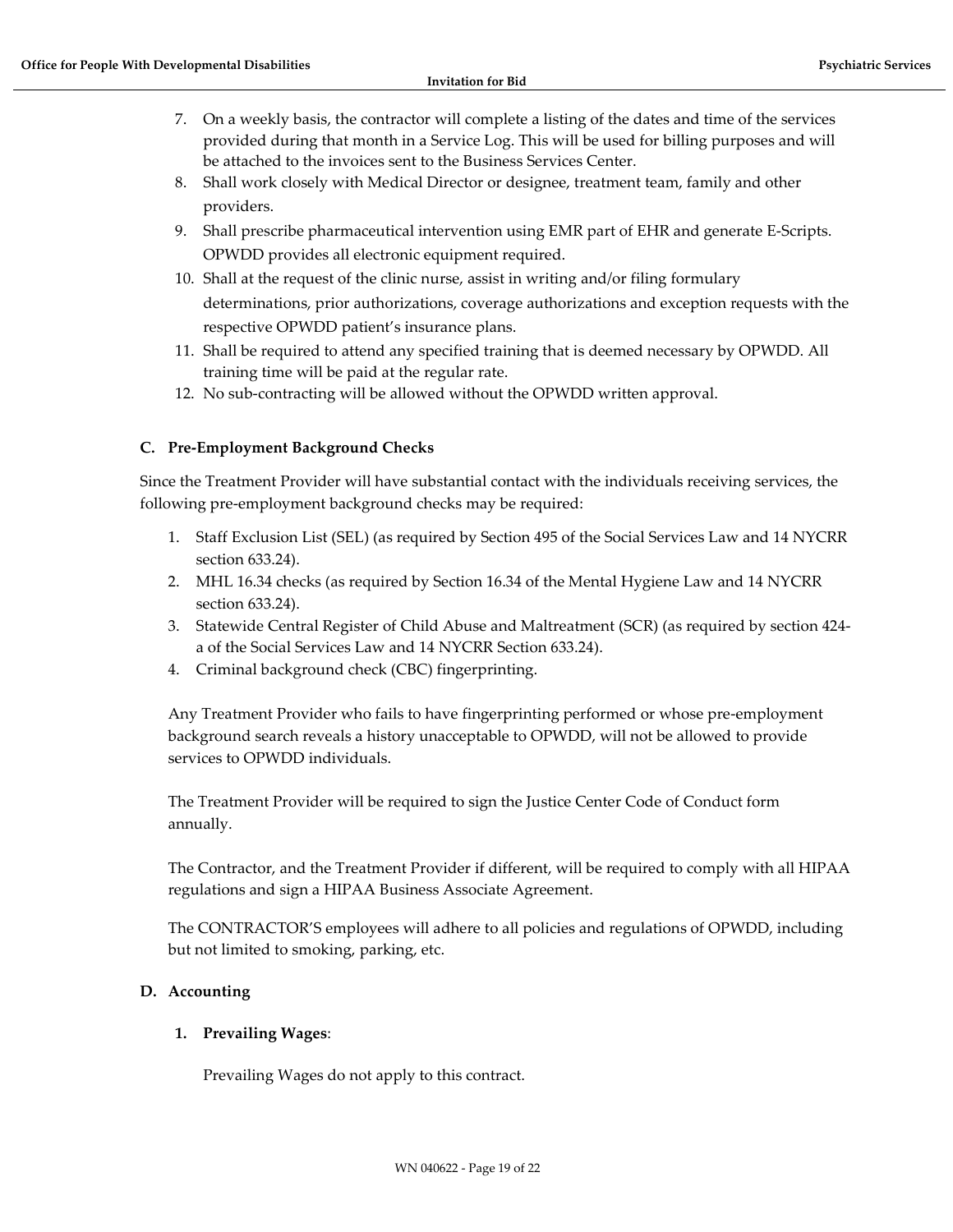#### 2. Invoices:

Invoices must indicate Invoice number, PO# OPD01- , Contract number, the name of the site, the date of service and the type of service rendered. Invoices are to be submitted for payment within thirty (30) days of service to:

OPWDD Western NY DDSOO Unit ID: 3660242 C/O NYS OGS BSC Accounts Payable Building 5, Fifth Floor 1220 Washington Ave., Albany, NY 12226-1900

The State of New York may require the Contractor to submit billing invoices electronically.

eInvoicing information may be found at: https://bsc.ogs.ny.gov/nys-vendors

The State of New York may require the Contractor to submit billing invoices electronically.

#### 3. Payment:

Payments will be made based on actual services rendered.

Payment for invoices submitted by the Contractor shall only be rendered electronically unless payment by paper check is expressly authorized by the head of the State Agency, in the sole discretion of the head of such State Agency, due to extenuating circumstances. Such electronic payment shall be made in accordance with OSC's procedures and practices to authorize electronic payments.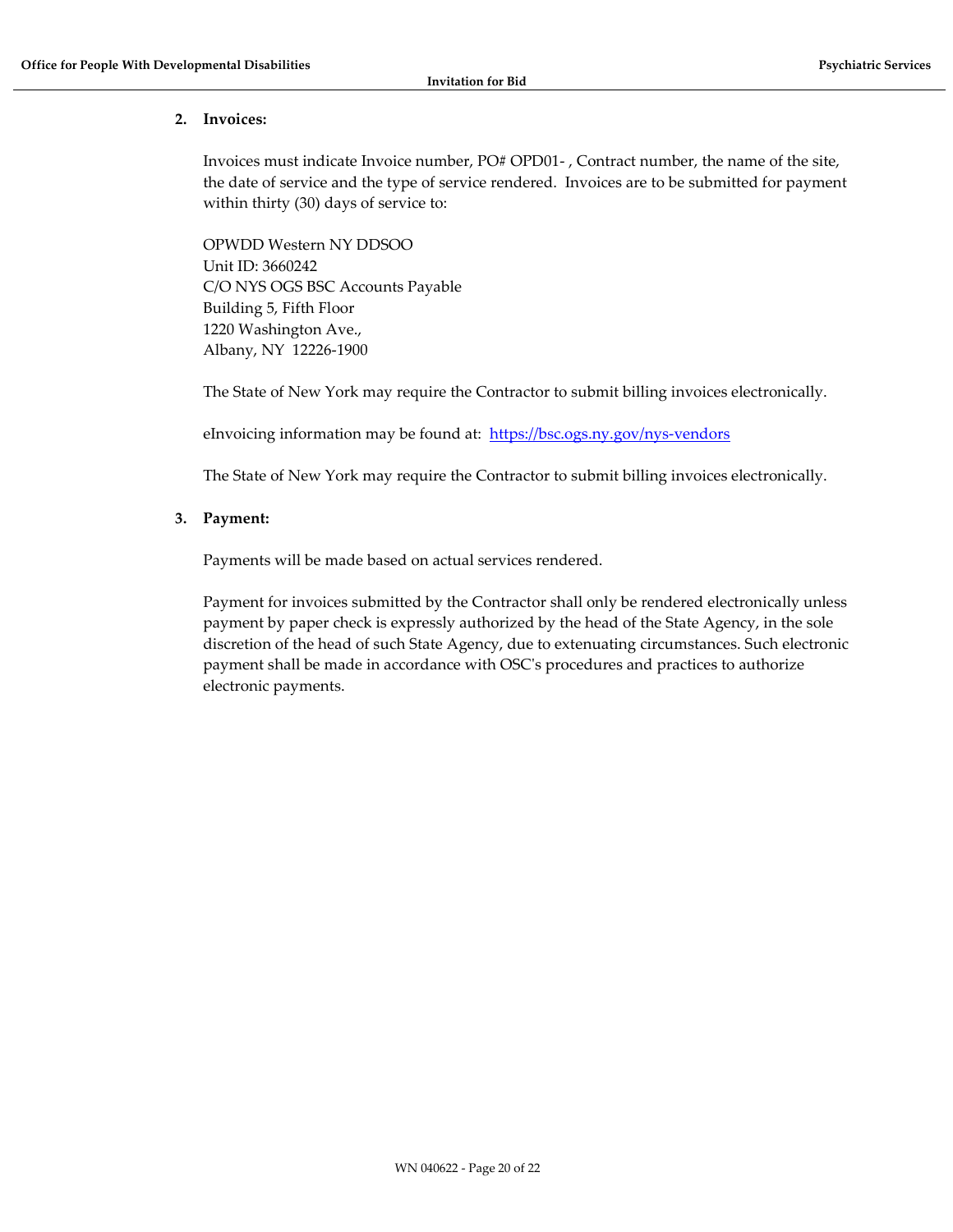# Cost Proposal Form

Please complete the Cost Proposal form provided below in its entirety. Do not alter the Cost Proposal Form in any way, as this may disqualify the bid. Enter your Cost per Hour in column A. Multiply by the Cost per Hour in column A by the Estimated Annual Hours in column B to arrive at the Total Estimated Annual Cost to be entered in column C. The number of Estimated Annual hours provided is an estimate only. There is no guaranteed minimum number of hours. Payment will be made based on actual services rendered.

Bidders shall also submit with the bid: the Treatment Provider's résumé with experience, a reference list related to services previously provided to developmentally disabled adults, professional license, picture I.D., and documentary evidence regarding board certification or board eligibility.

Be sure to complete the Signature section of this page as well.

| <b>Cost Per Hour</b> |     | <b>Estimated Annual Hours   Total Estimated Annual Cost</b> |
|----------------------|-----|-------------------------------------------------------------|
|                      | 192 |                                                             |

Bidder Signature Print Name & Title

This bid is valid for \_\_\_\_\_\_\_\_\_\_\_ days (Bids shall be valid for not less than 180 days)

| Name of<br>Company: |            |  |
|---------------------|------------|--|
| Address:            |            |  |
| Federal ID Number:  | Telephone: |  |
| Date:               | Fax:       |  |